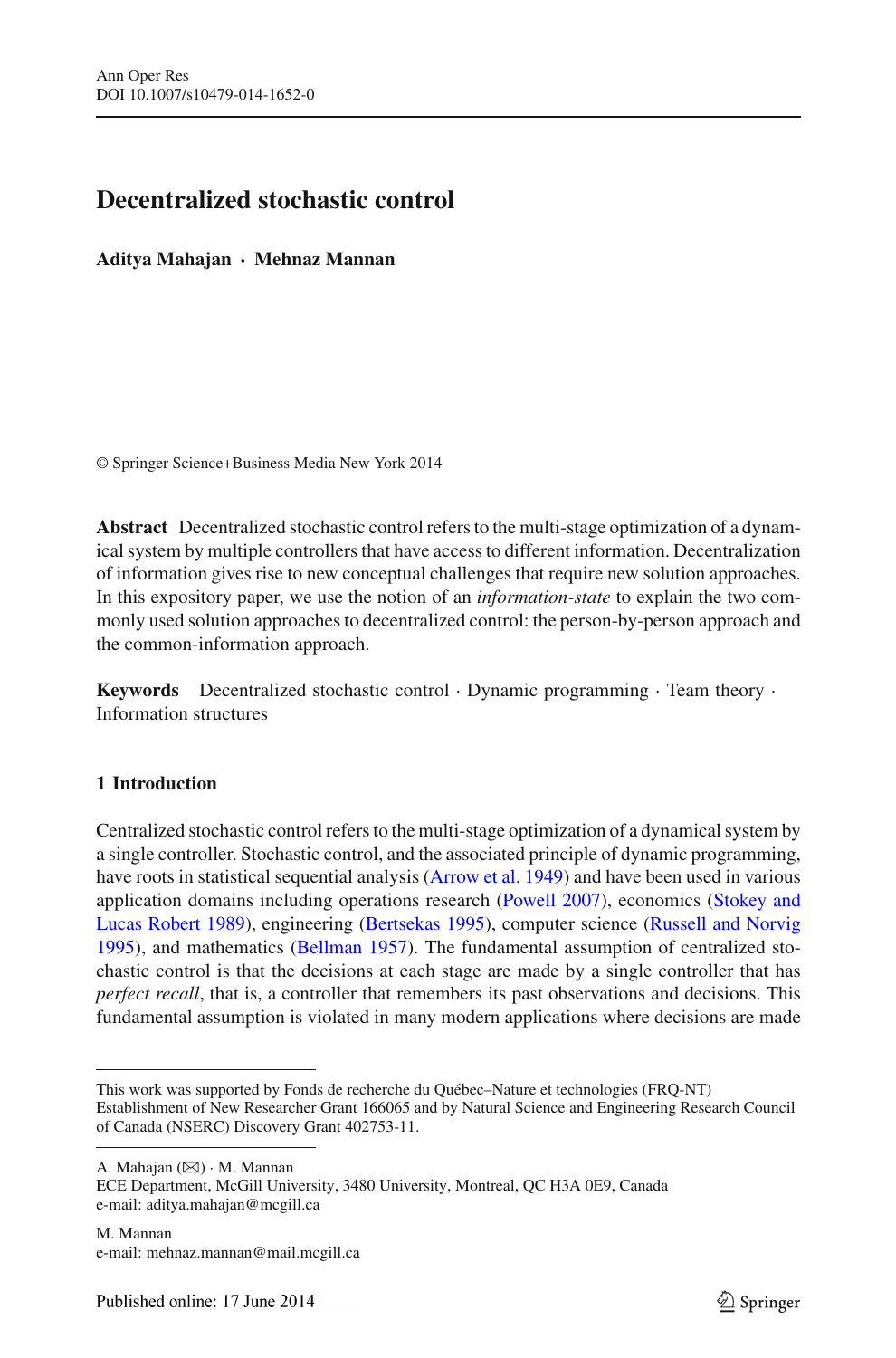by multiple controllers. The multi-stage optimization of such systems is called *decentralized stochastic control* or *dynamic team theory*.

Decentr[alized stochastic control started with seminal work of](#page-17-4) [Radner](#page-17-3) [\(1962\)](#page-17-3), Marschak and Radner [\(1972](#page-17-4)) on static systems that arise in organizations and of [Witsenhausen](#page-17-5) [\(1971a](#page-17-5)[,b,](#page-17-6) [1973](#page-17-7)) on [dynamic systems that arise in systems and control. We refer the reader to \(](#page-16-3)Başar and Bansal [1989;](#page-16-3) [Ho 1980\)](#page-16-4) for a discussion of the history of decentralized stochastic control and to (Yüksel and Başar 2013; [Mahajan et al. 2012;](#page-16-5) [Oliehoek et al. 2013\)](#page-17-9) for survey of recent results.

Decentralized stochastic control is fundamentally different from, and significantly more challenging than, centralized stochastic control. Dynamic programming, which is the primary solution concept of centralized stochastic control, does not directly work in decentralized stochastic control. New ways of thinking need to be developed to address information decentralization. The focus of this expository paper is to highlight the conceptual challenges of decentralized control and explain the intuition behind the solution approaches. No new results are presented in this paper; rather we present new insights and connections between existing results. Since the focus is on conceptual understanding, we do not present proofs and ignore the technical details, in particular, measurability concerns, in our description.

We use the following notation. Random variables are denoted by upper case letters; their realizations by the corresponding lower case letters; and their space of realizations by the corresponding calligraphic letters. For integers  $a \leq b$ ,  $X_{a:b}$  is a short hand for the set  $\{X_a, X_{a+1}, \ldots, X_b\}$ . When  $a > b$ ,  $X_{a:b}$  refers to the empty set. In general, subscripts are used as time index while superscripts are used to index controllers.  $\mathbb{P}(\cdot)$  denotes the probability of an event and  $\mathbb{E}[\cdot]$  denotes the expectation of a random variable. For a collection of functions **g**, the notations  $\mathbb{P}^{\mathbf{g}}(\cdot)$  and  $\mathbb{E}^{\mathbf{g}}[\cdot]$  indicate that the probability measure and the expectation depend on the choice of the functions **g**.  $\mathbb{Z}_{>0}$  denotes the set of positive integers and  $\mathbb R$  denotes the set of real numbers.

## **2 Decentralized stochastic control: models and problem formulation**

#### 2.1 State, observation, and control processes

Consider a dynamical system with *n* controllers. Let  $\{X_t\}_{t=0}^{\infty}$ ,  $X_t \in \mathcal{X}$ , denote the state process of the system. Controller *i*,  $i \in \{1, ..., n\}$ , observes the process  $\{Y_t^i\}_{t=0}^{\infty}$ ,  $Y_t^i \in \mathcal{Y}^i$ , and generates a control process  $\{U_t^i\}_{t=0}^{\infty}$ ,  $U_t^i \in \mathcal{U}^i$ . The system yields a reward  $\{R_t\}_{t=0}^{\infty}$ . These processes are related as follows:

1. Let  $U_t := \{U_t^1, \ldots, U_t^n\}$  denote the control action of all controllers at time *t*. Then, the reward at time *t* depends only on the current state  $X_t$ , the future state  $X_{t+1}$ , and the current control actions  $U_t$ . Furthermore, the state process  $\{X_t\}_{t=0}^{\infty}$  is a controlled Markov process given  $\{U_t\}_{t=0}^{\infty}$ , i.e., for any  $A \subseteq \mathcal{X}$  and  $\mathcal{B} \subseteq \mathbb{R}$ , and any realization  $x_{1:t}$  of  $X_{1:t}$ and  $\mathbf{u}_{1:t}$  of  $\mathbf{U}_{1:t}$ , we have that

$$
\mathbb{P}\left(X_{t+1} \in \mathcal{A}, R_t \in \mathcal{B} \mid X_{1:t} = x_{1:t}, \mathbf{U}_{1:t} = \mathbf{u}_{1:t}\right) \\
= \mathbb{P}\left(X_{t+1} \in \mathcal{A}, R_t \in \mathcal{B} \mid X_t = x_t, \mathbf{U}_t = \mathbf{u}_t\right).
$$
\n(1)

<span id="page-1-0"></span>2. The observations  $Y_t := \{Y_t^1, \ldots, Y_t^n\}$  depend only on current state  $X_t$  and previous control actions  $U_{t-1}$ , i.e., for any  $A^i \subseteq \mathcal{Y}^i$  and any realization  $x_{1:t}$  of  $X_{1:t}$  and  $u_{1:t-1}$  of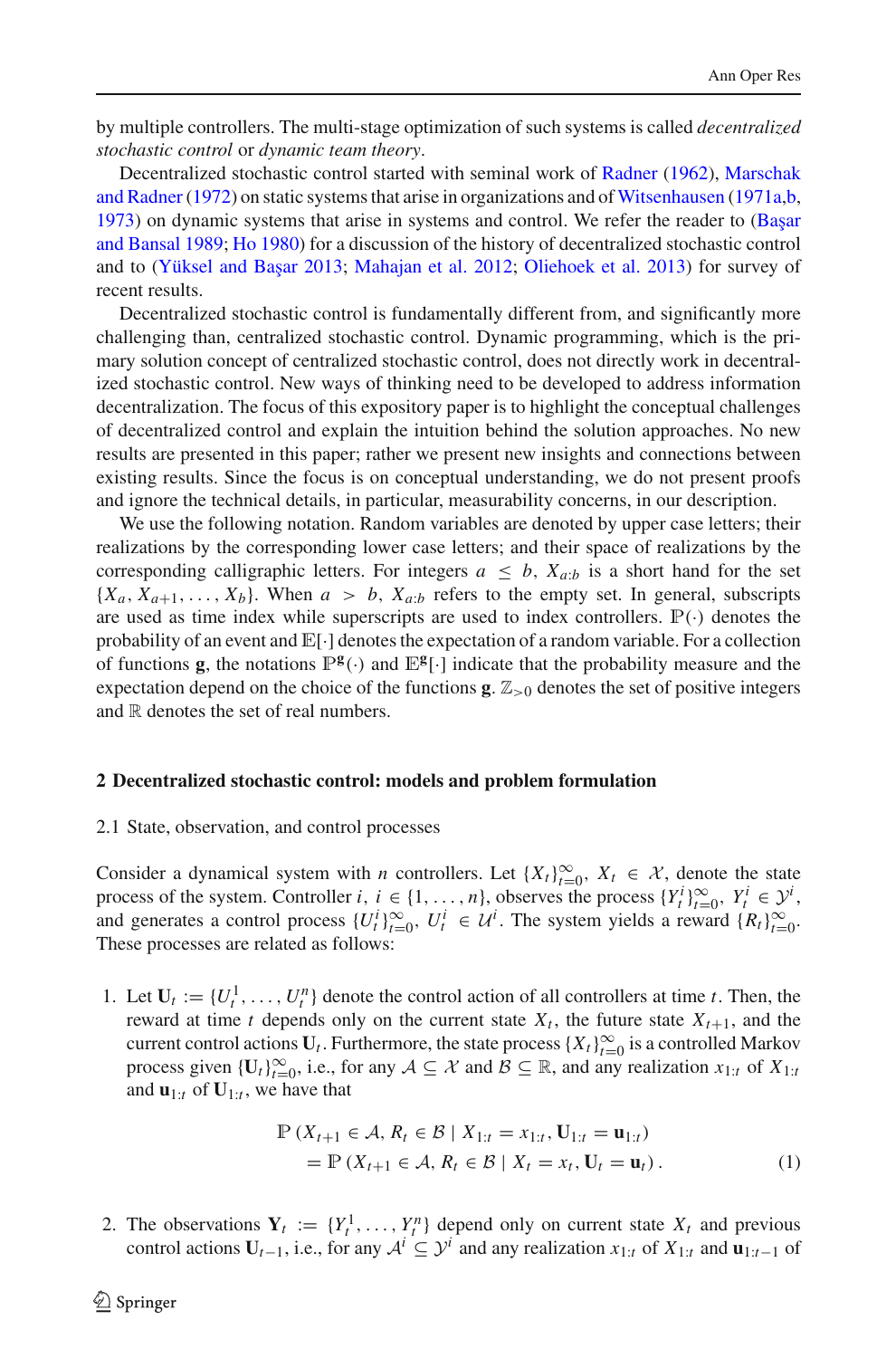<span id="page-2-0"></span>**U**1:*t*−1, we have that

$$
\mathbb{P}\Big(\mathbf{Y}_{t} \in \prod_{i=1}^{n} \mathcal{A}^{i} \Big| X_{1:t} = x_{1:t}, \mathbf{U}_{1:t-1} = \mathbf{u}_{1:t-1} \Big) \n= \mathbb{P}\Big(\mathbf{Y}_{t} \in \prod_{i=1}^{n} \mathcal{A}^{i} \Big| X_{t} = x_{t}, \mathbf{U}_{t-1} = \mathbf{u}_{t-1} \Big).
$$
\n(2)

#### 2.2 Information structure

At time *t*, controller *i*,  $i \in \{1, ..., n\}$ , has access to information  $I_t^i$  which is a superset of the history  $\{Y_{1:t}^i, U_{1:t-1}^i\}$  of the observations and control actions at controller *i* and a subset of the history  ${\bf Y}_{1:t}, {\bf U}_{1:t-1}$  of the observations and control actions at all controllers, i.e.,

$$
\left\{Y_{1:t}^i, U_{1:t-1}^i\right\} \subseteq I_t^i \subseteq \left\{Y_{1:t}, \mathbf{U}_{1:t-1}\right\}.
$$

The collection  $(I_t^i, i \in \{1, ..., n\}, t = 0, 1, ...$ , which is called the *information structure* of the system, captures *who knows what about the system and when*. A decentralized system is characterized by its information structure.

## 2.3 Control strategies and problem formulation

Based on the information  $I_t^i$  available to it, controller *i* chooses action  $U_t^i$  using a *control law*  $g_t^i$ :  $I_t^i \mapsto U_t^i$ . The collection of control laws  $\mathbf{g}^i := (g_0^i, g_1^i, \ldots)$  is called a *control strategy of controller i*. The collection  $\mathbf{g} := (\mathbf{g}^1, \dots, \mathbf{g}^n)$  is called the *control strategy of the system*.

The optimization objective is to pick a control strategy **g** to maximize the expected discounted reward

$$
\Lambda(\mathbf{g}) := \mathbb{E}^{\mathbf{g}} \Big[ \sum_{t=0}^{\infty} \beta^t R_t \Big] \tag{3}
$$

for a given discount factor  $\beta \in (0, 1)$ .

#### 2.4 Relationship to other models

The decentralized control problem formulated above is closely related to dynamic games; in particular to dynamic cooperative games. The key difference between the two models is that in decentralized control all controllers have a common objective while in game theory each player has an individual objective. To highlight this fact, decentralized control problems are also referred to as *dynamic teams*.

In cooperative game theory, the concepts of bargaining and contracts are used to study when coalitions are formed and how members of the coalition split the value. In decentralized stochastic control, splitting of the value between the members is not modeled. In this regard, decentralized control is simpler than cooperative games.

In dynamic game theory, the concepts of sequential rationality and consistency of beliefs are used to refine Nash equilibria. In decentralized control, all controllers have the same objective so many of the conceptual difficulties of non-cooperative game theory do not arise.

Although decentralized control is conceptually simpler than the corresponding game theoretic setup, the optimization problem formulated above is non-trivial and the corresponding setup of dynamic cooperative games with incomplete information is an open area of research.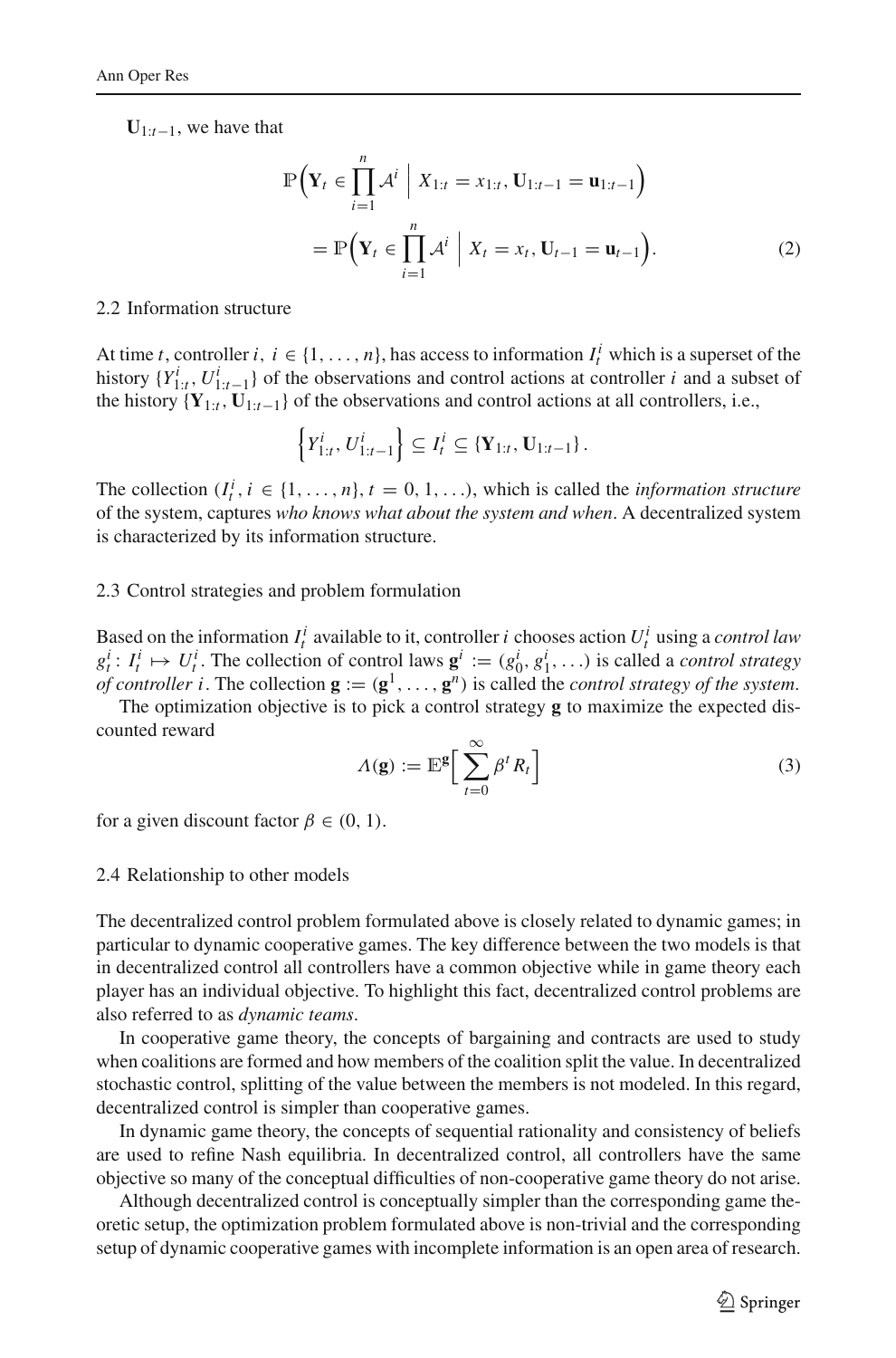## <span id="page-3-1"></span>2.5 An example

To illustrate these concepts, let's consider a stylized example of a communication system in which two devices transmit over a multiple access channel.

- *Packet arrival at the devices.* Packets arrive at device  $i, i \in \{1, 2\}$ , according to Bernoulli processes  $\{W_t^i\}_{t=0}^{\infty}$  with success probability  $p^i$ . Device *i* may store  $N_t^i \in \{0, 1\}$  packets in a buffer. If a packet arrives when the buffer is full, the packet is dropped.
- *Channel model.* At time *t*, the channel-state  $S_t \in \{0, 1\}$  may be idle  $(S_t = 0)$  or busy  $(S_t = 1)$ . The channel-state process  $\{S_t\}_{t=0}^{\infty}$  is a Markov process with known initial distribution and transition matrix  $\mathbf{P} = \begin{bmatrix} \alpha_0 & 1 - \alpha_0 \\ 1 & \alpha_1 & \alpha_2 \end{bmatrix}$  $1 - \alpha_1 \alpha_1$  . The channel-state process is

independent of the packet-arrival process at the device.

• *System dynamics.* At time *t*, device *i*,  $i \in \{1, 2\}$ , may transmit  $U_t^i \in \{0, 1\}$  packets,  $U_t^i \leq$  $N_t^i$ . If only one device transmits and the channel is idle, the transmission is successful and the transmitted packet is removed from the buffer. Otherwise the transmission is unsuccessful. The state of each buffer evolves as

$$
N_{t+1}^i = \min\left\{N_t^i - U_t^i(1 - U_t^j)(1 - S_t) + W_t^i, 1\right\}, \quad \forall i \in \{1, 2\}, \quad j = 3 - i. \tag{4}
$$

Each transmission costs *c* and a successful transmission yields a reward *r*. Thus, the total reward *for both devices* is

$$
R_t = -\left(U_t^1 + U_t^2\right)c + \left(U_t^1 \oplus U_t^2\right)(1 - S_t)r
$$

where  $\oplus$  denotes the XOR operation.

- *Observation model.* Controller *i*,  $i \in \{1, 2\}$ , perfectly observes the number  $N_t^i$  of packets in the buffer. In addition, *both* controllers observe the one-step delayed control actions  $(U_{t-1}^1, U_{t-1}^2)$  of each other and the channel state if *either of devices transmit*. Let *H<sub>i</sub>* denote this additional observation. Then  $H_t = S_{t-1}$  if  $U_{t-1}^1 + U_{t-1}^2 > 0$ , otherwise  $H_t = \mathfrak{E}$  (which denotes no channel-state observation).
- *Information structure and objective.* The information  $I_t^i$  available at device  $i, i \in \{0, 1\}$ , is given by  $I_t^i = \{N_{1:t}^i, H_{1:t}, U_{1:t-1}^1, U_{1:t-1}^2\}$ . Based on the information available to it, device *i* chooses control action  $U_t^i$  using a control law  $g_t^i: I_t^i \mapsto U_t^i$ . The collection of control laws ( $\mathbf{g}^1$ ,  $\mathbf{g}^2$ ), where  $\mathbf{g}^i$  := ( $g_0^i$ ,  $g_1^i$ , ...), is called a *control strategy*. The objective is to pick a control strategy  $(g<sup>1</sup>, g<sup>2</sup>)$  to maximize the expected discounted reward

$$
\Lambda(\mathbf{g}^1, \mathbf{g}^2) := \mathbb{E}^{(\mathbf{g}^1, \mathbf{g}^2)} \Big[ \sum_{t=0}^{\infty} \beta^t R_t \Big].
$$

We make the following assumption in the paper.

(**A**) The arrival process at the two controllers is independent.

<span id="page-3-0"></span>2.6 Conceptual difficulties in finding an optimal solution

There are two conceptual difficulties in the optimal design of decentralized stochastic control:

- 1. The optimal control problem is a functional optimization problem where we have to choose an infinite sequence of control laws **g** to maximize the expected total reward.
- 2. In general, the domain  $I_t^i$  of control laws  $g_t^i$  increases with time. Therefore, it is not immediately clear if we can solve the above optimization problem; even if it is solved, it is not immediately clear if we can implement the optimal solution.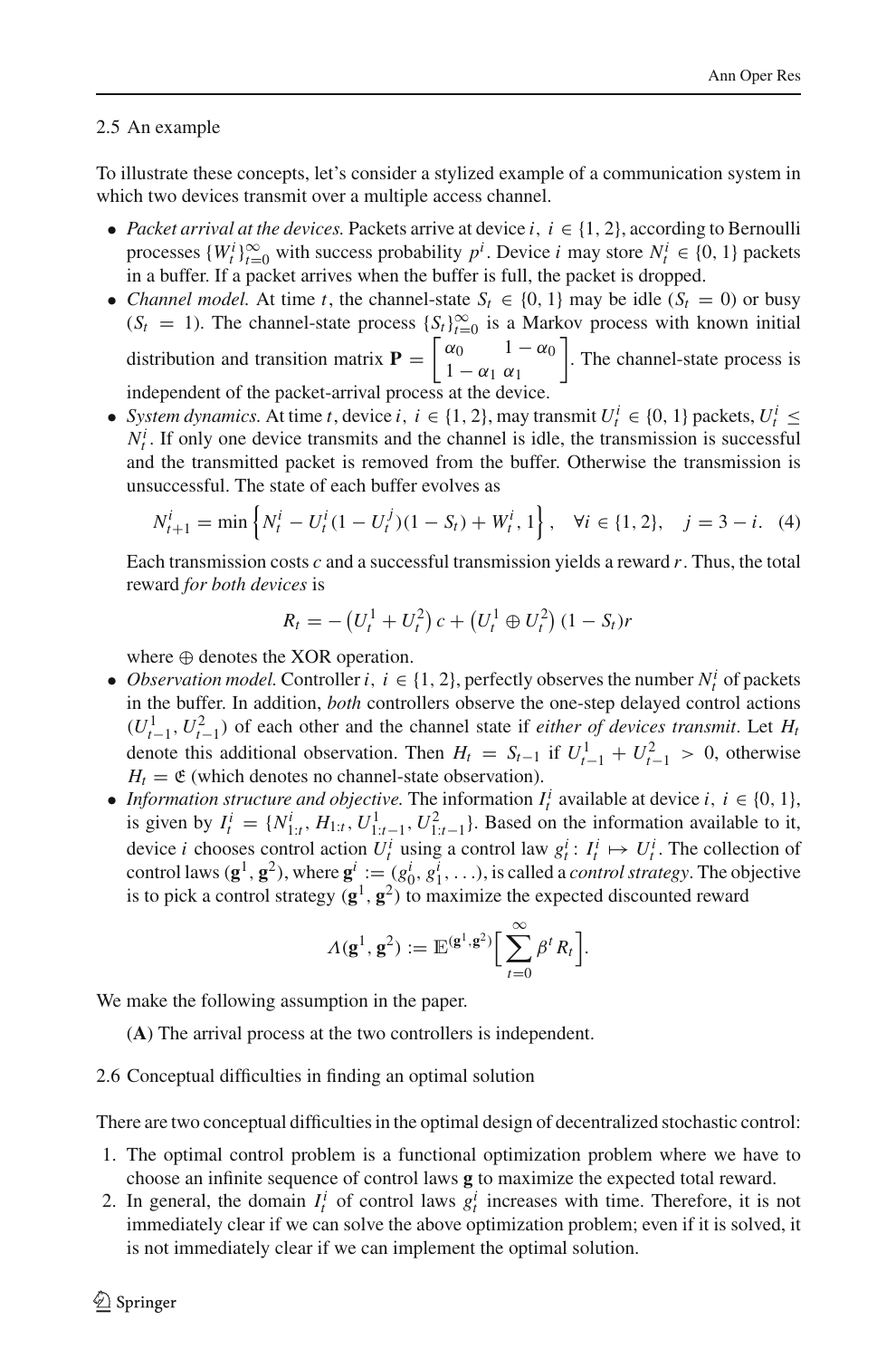Similar conceptual difficulties arise in centralized stochastic control where they are resolved by identifying an appropriate *information-state* process (see Definition [1](#page-4-0) below) and solving a corresponding dynamic program. It is not possible to directly apply such an approach to decentralized stochastic control problems.

In order to better understand the difficulties in extending the solution techniques of centralized stochastic control to decentralized stochastic control, we revisit the main results of centralized stochastic control in the next section.

## **3 Overview of centralized stochastic control**

A centralized stochastic control system is a special case of a decentralized stochastic control system in which there is only one controller  $(n = 1)$ , and the controller has perfect recall  $(I_t^1 \subseteq I_{t+1}^1)$ , i.e., the controller remembers everything that it has seen and done in the past. For ease of notation, we drop the superscript *i* and denote the observation, information, control action, and control law of the controller by  $Y_t$ ,  $I_t$ ,  $U_t$ , and  $g_t$ , respectively. Using this notation, the information available to the controller at time *t* is given by  $I_t = \{Y_{1:t}, U_{1:t-1}\}.$ The controller uses a control law  $g_t: I_t \mapsto U_t$  to choose a control action  $U_t$ . The collection  **of control laws is called a** *control strategy***.** 

The optimization objective is to pick a control strategy **g** to maximize the expected discounted reward

$$
\Lambda(\mathbf{g}) := \mathbb{E}^{\mathbf{g}} \left[ \sum_{t=0}^{\infty} \beta^t R_t \right] \tag{5}
$$

for a given discount factor  $\beta \in (0, 1)$ .

In the centralized stochastic control literature, the above model is sometimes referred to a partially observable Markov decision process (POMDP). The solution to a POMDP is obtained in two steps [\(Bertsekas 1995\)](#page-16-1).

- 1. Consider a simpler model in which the controller perfectly observes the state of the system, i.e.,  $Y_t = X_t$ . Such a model is called a Markov decision process (MDP). Show that there is no loss of optimality in restricting attention to *Markov strategies*, i.e., control laws of the form  $g_t: X_t \mapsto U_t$ . Obtain an optimal control strategy of this form by solving an appropriate dynamic program.
- 2. Define a *belief state* of a POMDP as the posterior distribution of  $X_t$  given the information at the controller, i.e.,  $B_t(\cdot) = \mathbb{P}(X_t = \cdot | I_t)$ . Show that the belief state is a MDP, and use the results for MDP.

<span id="page-4-0"></span>A slightly more general approach is identify an *information-state* process of the system and present the solution in terms of the information state. We present this approach below.

**Definition 1** A process  $\{Z_t\}_{t=0}^{\infty}$ ,  $Z_t \in \mathcal{Z}_t$ , is called an *information-state* process if it satisfies the following properties:

1.  $Z_t$  is a function of the information  $I_t$  available at time  $t$ , i.e., there exist a series of functions  ${f_t}_{t=0}^\infty$  such that

$$
Z_t = f_t(I_t). \tag{6}
$$

<span id="page-4-1"></span>2. The process  $Z_t$  is a controlled Markov process controlled by  $\{U_t\}_{t=0}^{\infty}$ , i.e., for any  $A \subseteq$  $Z_{t+1}$  and any realization  $i_t$  of  $I_t$  and any choice  $u_t$  of  $U_t$ , we have that

$$
\mathbb{P}\left(Z_{t+1} \in \mathcal{A} \mid I_t = i_t, U_t = u_t\right) = \mathbb{P}\left(Z_{t+1} \in \mathcal{A} \mid Z_t = f_t(i_t), U_t = u_t\right). \tag{7}
$$

 $\circled{2}$  Springer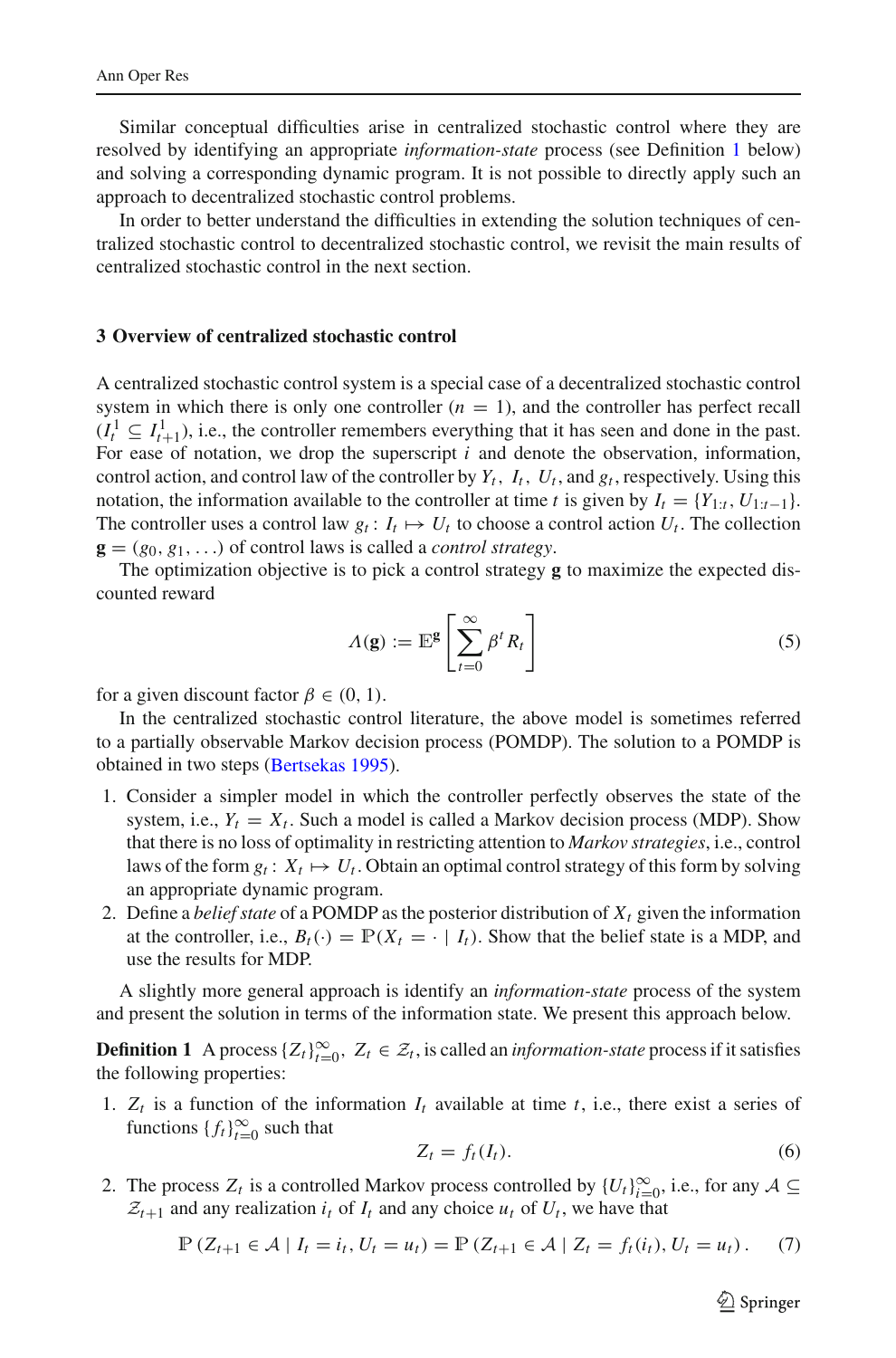3.  $Z_t$  absorbs the effect all the available information on the current rewards, i.e., for any  $B \subseteq \mathbb{R}$ , and any realization  $i_t$  of  $I_t$  and any choice  $u_t$  of  $U_t$ , we have that

$$
\mathbb{P}\left(R_t \in \mathcal{B} \mid I_t = i_t, U_t = u_t\right) = \mathbb{P}\left(R_t \in \mathcal{B} \mid Z_t = f_t(i_t), U_t = u_t\right). \tag{8}
$$

<span id="page-5-6"></span><span id="page-5-0"></span>In general, a system may have more than one information-state process. The following theorems hold for any information-state process.

**Theorem 1** (Structure of optimal control laws) *Let*  $\{Z_t\}_{t=0}^{\infty}$ ,  $Z_t \in \mathcal{Z}_t$ , *be an informationstate process. Then,*

*1. The information state absorbs the effect of available information on expected future rewards, i.e., for any realization i<sup>t</sup> of the information state I<sup>t</sup> , any choice u<sup>t</sup> of U<sup>t</sup> and any choice of future strategy*  $\mathbf{g}_{(t)} = (g_{t+1}, g_{t+2}, \ldots)$ *, we have that* 

$$
\mathbb{E}^{\mathbf{g}_{(t)}}\left[\sum_{\tau=t}^{\infty}\beta^{\tau}R_{\tau}\bigg|I_{t}=i_{t}, U_{t}=u_{t}\right]=\mathbb{E}^{\mathbf{g}_{(t)}}\left[\sum_{\tau=t}^{\infty}\beta^{\tau}R_{\tau}\bigg|Z_{t}=f_{t}(i_{t}), U_{t}=u_{t}\right].
$$
 (9)

<span id="page-5-2"></span>*2. Therefore, Z<sup>t</sup> is a sufficient statitistic for performance evaluation and there is no loss of optimality in restricting attention to control laws of the form*  $g_t \colon Z_t \mapsto U_t$ *.* 

<span id="page-5-7"></span>**Theorem 2** (Dynamic programming decomposition) *Assume that the probability distributions in the right-hand side of* [\(1\)](#page-1-0)*,* [\(2\)](#page-2-0)*,* [\(7\)](#page-4-1) *and* [\(8\)](#page-5-0) *are time homogeneous. Let*  $\{Z_t\}_{t=0}^{\infty}$ *, be an information-state process such that the space of realization of Z<sup>t</sup> is time-invariant, i.e.,*  $Z_t \in \mathcal{Z}$ *.* 

<span id="page-5-3"></span>*1. For any choice of future strategy*  $\mathbf{g}_{(t)} = (g_{t+1}, g_{t+2}, \ldots)$ *, where*  $g_{\tau}$ *,*  $\tau > t$ *, is of the form*  $g_{\tau}$ :  $Z_{\tau} \mapsto U_{\tau}$  *and for any realization*  $z_t$  *of*  $Z_t$  *and any choice*  $u_t$  *of*  $U_t$ *, we have that* 

$$
\mathbb{E}^{\mathbf{g}_{(t)}} \left[ \mathbb{E}^{\mathbf{g}_{(t+1)}} \left[ \sum_{\tau=t+1}^{\infty} \beta^{\tau} R_{\tau} \middle| Z_{t+1}, U_{t+1} = g_{t+1}(Z_{t+1}) \right] \middle| Z_t = z_t, U_t = u_t \right]
$$
  
= 
$$
\mathbb{E}^{\mathbf{g}_{(t)}} \left[ \sum_{\tau=t+1}^{\infty} \beta^{\tau} R_{\tau} \middle| Z_t = z_t, U_t = u_t \right]
$$
(10)

*2* There exists a time-invariant optimal strategy  $\mathbf{g}^* = (g^*, g^*, \ldots)$  that is given by

$$
g^*(z) = \arg \sup_{u \in \mathcal{U}} Q(z, u), \quad \forall z \in \mathcal{Z}
$$
 (11a)

<span id="page-5-5"></span><span id="page-5-4"></span>*where Q is the fixed point solution of the following* dynamic program<sup>[1](#page-5-1)</sup>

$$
Q(z, u) = \mathbb{E}\left[R_t + \beta V(Z_{t+1}) \mid Z_t = z, U_t = u\right], \quad \forall z \in \mathcal{Z}, \ u \in \mathcal{U}; \quad (11b)
$$

$$
V(z) = \sup_{u \in \mathcal{U}} Q(z, u), \quad \forall z \in \mathcal{Z}.
$$
 (11c)

The dynamic program can be solved using different methods such as value-iteration, policy-iteration, or linear-programming. See [Puterman](#page-17-10) [\(1994\)](#page-17-10) for details.

The information-state based solution approach presented above is equivalent to the standard description of centralized stochastic control. In particular, the current state  $X_t$  and the belief state  $P(X_t = \cdot | I_t)$  are, respectively, the information states in MDP and POMDP.

<span id="page-5-1"></span><sup>&</sup>lt;sup>1</sup> In general, a dynamic program may not have an unique solution, or any solution at all. In this paper, we ignore the issue of existence of such a solution and refer the reader to [\(Hernández-Lerma and Lasserre 1996](#page-16-6)) for details.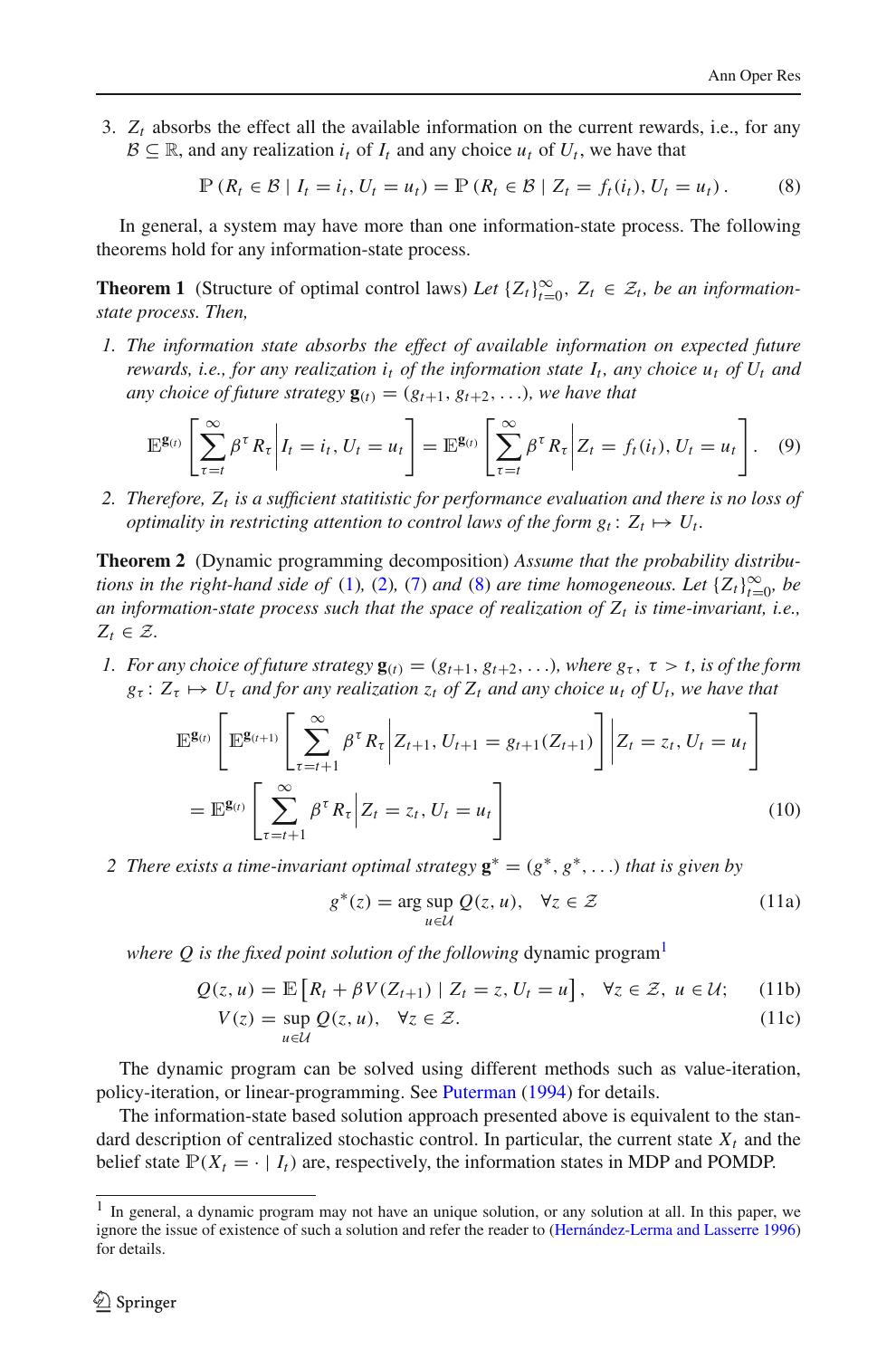An important property of the information state is that the conditional future reward, which is given by [\(9\)](#page-5-2), does not depend on the past and current control strategy  $(g_0, g_1, \ldots, g_t)$ . This *strategy independence* of future cost is critical to obtain a recurrence relation for the conditional future cost [\(10\)](#page-5-3) that does not depend on the current control law *g<sup>t</sup>* . Based on this recurrence, we can convert the functional optimization problem of finding the best control law *g<sup>t</sup>* into a set of parametric optimization problem of finding the best control action *U<sup>t</sup>* for each realization of the information state  $Z_t$ . This resolves the first conceptual difficulty described in Sect. [2.6.](#page-3-0)

In addition, when the information-state process as well as the probability distributions in the right hand side of [\(7\)](#page-4-1) and [\(8\)](#page-5-0) are time-homogeneous, time-invariant strategies perform as well as time-varying strategies. Restricting attention to time-invariant strategies resolves the second conceptual difficulty described in Sect. [2.6.](#page-3-0)

#### 3.1 An example

To illustrate the concepts described above, consider an example of a device transmitting over a communication channel. This may be considered as a special case of the example of Sect. [2.5](#page-3-1) in which one of the devices never transmits.

- *Packet arrival at the device*. The packet arrival model is the same as that of Sect. [2.5.](#page-3-1) Since there is only one device, we omit the superscripts in  $W_t$ ,  $N_t$ , and  $p$ .
- *Channel model.* The channel model is exactly same as that of Sect. [2.5.](#page-3-1)
- *System dynamics*. At time *t*, the device transmits  $U_t \in \{0, 1\}$  packets,  $U_t \leq N_t$ . If the device transmits when the channel is idle, the transmission is successful and the transmitted packet is removed from the buffer. Otherwise, the transmission is unsuccessful. Thus, the state of the buffer evolves as

$$
N_{t+1} = \min \{ N_t - U_t (1 - S_t) + W_t, 1 \}
$$

and the total reward is given by

$$
R_t = U_t [-c + r(1 - S_t)].
$$

- *Observation model*. The controller perfectly observes the number  $N_t$  of packets in the buffer. In addition, it observes a channel-state *only if it transmits*. Let *H<sup>t</sup>* denote this additional observation. Then  $H_t = S_{t-1}$  if  $U_{t-1} = 1$ , otherwise  $H_t = \mathfrak{E}$  (which denotes no observation).
- *Information structure.* The information  $I_t$  available at the device is given by  $I_t$  =  ${N_{1:t}, U_{1:t-1}, H_{1:t}}$ . The device chooses  $U_t$  using a control law  $g_t: I_t \mapsto U_t$ . The objective is to pick a control strategy  $\mathbf{g} = (g_0, g_1, \ldots)$  to maximize the expected discounted reward.

The model described above is a centralized stochastic control system with state  $X_t$  =  $(N_t, S_t)$ , observation  $Y_t = (N_t, H_t)$ , reward  $R_t$ , and control  $U_t$ ; one may verify that these processes satisfy  $(1)$  and  $(2)$  (with  $n = 1$ ).

Let  $\xi_t \in [0, 1]$  denote the posterior probability that the channel is busy, i.e.,

$$
\xi_t := \mathbb{P}(S_t = 1 \mid H_{1:t}).
$$

One may verify that  $Z_t = (N_t, \xi_t)$  is an information state that satisfies [\(7\)](#page-4-1) and [\(8\)](#page-5-0). So, there is no loss of optimality in using control laws of the form  $g_t : (N_t, \xi_t) \mapsto U_t$ . The information state takes value in the uncountable space  $\{0, 1\} \times [0, 1]$ . Since  $\xi_t$  is a posterior distribution,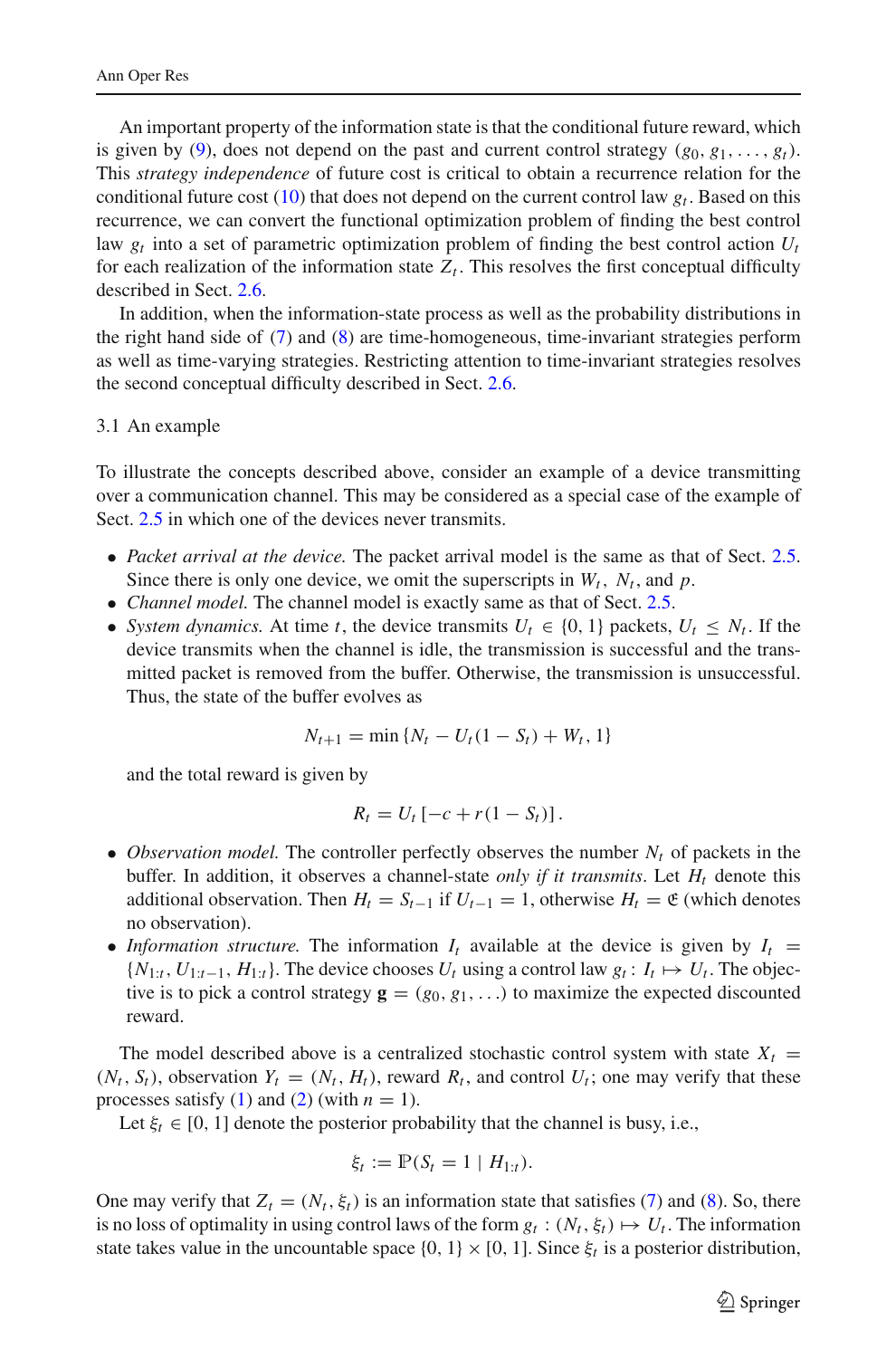we can use the computational techniques of POMDPs [\(Zhang 2001](#page-17-11); [Shani et al. 2013](#page-17-12)) to numerically solve the corresponding dynamic program.

However, a simpler dynamic programming decomposition is possible by characterizing the reachable set of  $\xi_t$ , which is given by

<span id="page-7-3"></span>
$$
\mathcal{Q} := \{q_{0,m} \mid m \in \mathbb{Z}_{>0}\} \cup \{q_{1,m} \mid m \in \mathbb{Z}_{>0}\}
$$
 (12a)

where

$$
q_{s,m} := \mathbb{P}\left(S_m = 1 \mid S_0 = s\right), \quad \forall s \in \{0, 1\}, \ m \in \mathbb{Z}_{>0}.\tag{12b}
$$

Therefore,  $\{(N_t, \xi_t)\}_{t=0}^{\infty}$ ,  $(N_t, \xi_t) \in \{0, 1\} \times Q$ , is an alternative information-state process. In this alternative characterization, the information state is denumerable and we may use finitestate a[pproximations to solve the corresponding dynamic program](#page-16-7) [\(White 1980](#page-17-13)[;](#page-16-7) Hernández-Lerma [1986](#page-16-7); [Cavazos-Cadena 1986;](#page-16-8) [Flåm 1987](#page-16-9); [Sennott 1999\)](#page-17-14).

<span id="page-7-1"></span>The dynamic program for this alternative characterization is given below. Let  $\overline{p} = 1 - p$ and  $\overline{q}_{s,m} = 1 - q_{s,m}$ . Then for  $s \in \{0, 1\}$  and  $m \in \mathbb{Z}_{>0}$ , we have that<sup>[2](#page-7-0)</sup>

$$
V(0, q_{s,m}) = \beta \left[ \overline{p} V(0, q_{s,m+1}) + p V(1, q_{s,m+1}) \right]
$$
(13a)

$$
V(1, q_{s,m}) = \max \{ \beta V(1, q_{s,m+1}), \overline{q}_{s,m}r - c + \beta W(q_{s,m}) \}
$$
(13b)

where

$$
W(q_{s,m}) = \overline{p} \, \overline{q}_{s,m} V(0, q_{0,1}) + p \, \overline{q}_{s,m} V(1, q_{0,1}) + q_{s,m} V(1, q_{1,1}).
$$

The first alternative in the right hand side of  $(13b)$  corresponds to choosing  $u = 0$  while the second corresponds to choosing  $u = 1$ . The resulting optimal strategy for  $\beta = 0.9$ ,  $\alpha_0 =$  $\alpha_1 = 0.75$ ,  $r = 1$ ,  $p = 0.3$ , and  $c = 0.4$  is given by

$$
g^*(1, q_{s,m}) = \begin{cases} 0, & \text{if } s = 1 \text{ and } m \le 2\\ 1, & \text{otherwise.} \end{cases}
$$

As is illustrated by the above example, a general solution methodology for centralized stochastic control is as follows:

- 1. Identify an information-state process for the given system.
- 2. Obtain a dynamic program corresponding to the information-state process.
- 3. Either obtain an exact analytic solution of the dynamic program (which is only possible for simple stylized models), or obtain an approximate numerical solution of the dynamic program (as was done in the example above), or prove qualitative properties of the optimal solution (e.g., in the above example, for appropriate values of *c*, *r*, and **P**, the set  $T(s, n) = \{m \in \mathbb{Z}_{>0} \mid g^*(n, q_{s,m}) = 1\}$  is convex).

In the rest of this paper, we explore whether a similar solution approach is possible for decentralized stochastic control problems.

#### <span id="page-7-2"></span>**4 Conceptual difficulties in dynamic programming for decentralized stochastic control**

Recall the two conceptual difficulties that arise in decentralized stochastic control and were described in Sect. [2.6.](#page-3-0) Similar difficulties arise in centralized stochastic control, where they are resolved by identifying an appropriate information-state process. It is natural to ask if a similar simplification is possible in decentralized stochastic control. In particular:

<span id="page-7-0"></span><sup>&</sup>lt;sup>2</sup> Note that  ${q_{s,m} \mid s \in \{0, 1\} \text{ and } m \in \mathbb{Z}_{>0}}$  is equivalent to the reachable set  $\mathcal Q$  of  $\xi_t$ .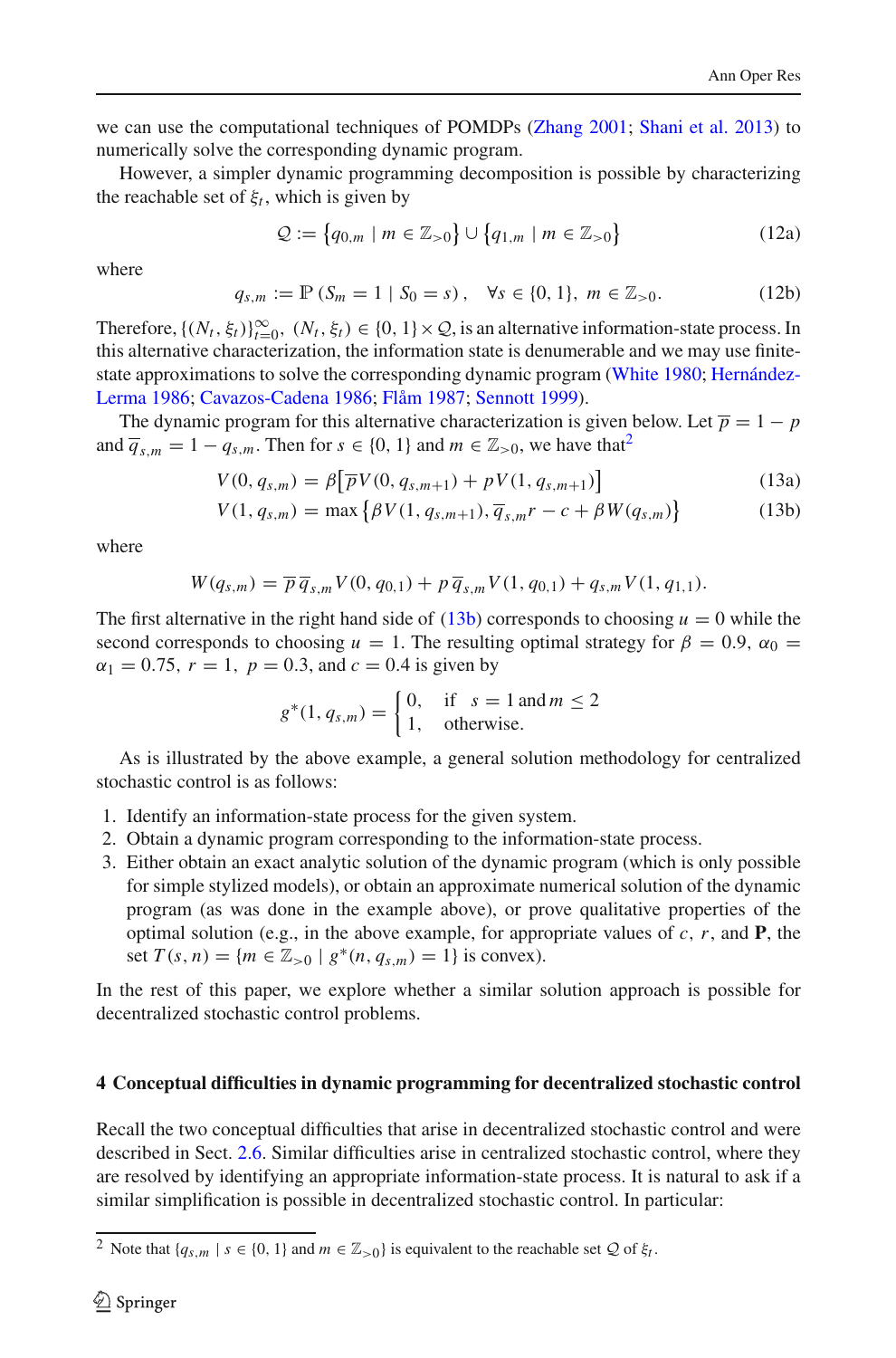- 1. Is it possible to identify an information state  $Z_t^i$ ,  $Z_t^i \in \mathcal{Z}_t^i$ , such that there is no loss of optimality in restricting attention to controllers of the form  $g_t^i: Z_t^i \mapsto U_t^i$ ?
- 2. If the probability distributions in the right hand side of [\(1\)](#page-1-0) and [\(2\)](#page-2-0) are time-homogeneous, is it possible to identify a time-homogeneous information-state process and a corresponding dynamic program that determines a time-invariant optimal control strategies for all controllers?

The second question is significantly more important, and considerably harder, than the first. There are two approaches to find a dynamic programming decomposition. The first approach is to find a set of coupled dynamic programs, where each dynamic program is associated with a controller and determines the "optimal" control strategy at that controller. The second approach is to find a dynamic program that simultaneously determines the optimal control strategy at all controllers.

It is not obvious how to identify such dynamic programs. Let's conduct a thought experiment in which we assume that such dynamic programs have been identified and let's try to identify the implications. The description below is qualitative; the mathematical justification is presented later in the paper.

Consider the first approach. Suppose we are able to find a set of coupled dynamic programs, where the dynamic program for controller *i*, which we refer to as  $\mathcal{D}^i$ , determines the "optimal" strategy  $g^i$  for controller *i*. We use the term optimal in quotes because we cannot isolate an optimization problem for controller *i* until we specify the control strategy **g** −*i* for all other controllers. Therefore, dynamic program  $\mathcal{D}^i$  determines the *best response strategy*  $\mathbf{g}^i$  for a particular choice of control strategies  $g^{-i}$  for other controllers. With a slight abuse of notation, we can write this as

$$
\mathbf{g}^i = \mathcal{D}^i(\mathbf{g}^{-i}).
$$

Any fixed-point  $\mathbf{g}^* = (\mathbf{g}^{*,1}, \dots, \mathbf{g}^{*,n})$  of these coupled dynamic programs has the property that every controller *i*,  $i \in \{1, \ldots, n\}$ , is playing its best response strategy to the strategies of other controllers. Such a strategy is called a *person-by-person optimal* strategy (which is related to the notion of local optimum in optimization theory and the notion of Nash equilibrium in game theory). In general, a person-by-person optimal strategy need not be globally optimal; in fact, a person-by-person strategy may perform arbitrarily bad as compared to the globally optimal strategy. So, unless we impose further restrictions on the model, a set of coupled dynamic programs cannot determine a globally optimal strategy.

Now, consider the second approach. Suppose we are able to find a dynamic program similar to  $(11a)$ – $(11c)$  that determines the optimal control strategies for all controllers. All controllers must be able to use this dynamic program to find their control strategy. Therefore, the information-state process  $\{Z_t\}_{t=0}^{\infty}$  of such a dynamic program must have the following property:  $Z_t$  *is a function of the information*  $I_t^i$  *available to every controller i*,  $i \in \{1, ..., n\}$ . In other words, the information state must be measurable with respect to the *common knowledge* (in the sense of [Aumann 1976](#page-16-10)) between the controllers.

If we follow the methodology of centralized stochastic control and restrict attention to control laws of the form  $g_t^i: Z_t \mapsto U_t^i$ , then each controller would be ignoring its *local information* (i.e., the information not commonly known to all controllers). Hence, if the dynamic program similar to [\(11a\)](#page-5-4)–[\(11c\)](#page-5-5) determines a globally optimal strategy, then the step corresponding to [\(11c\)](#page-5-5) cannot be a parametric optimization problem that finds an optimal  $U_t^i$  for each  $Z_t$ .

Now let's try to characterize the nature of the optimization problem corresponding to [\(11c\)](#page-5-5). Let  $L_t^i$  denote the *local information* at each controller so that  $Z_t$  and  $L_t^i$  are sufficient to deter-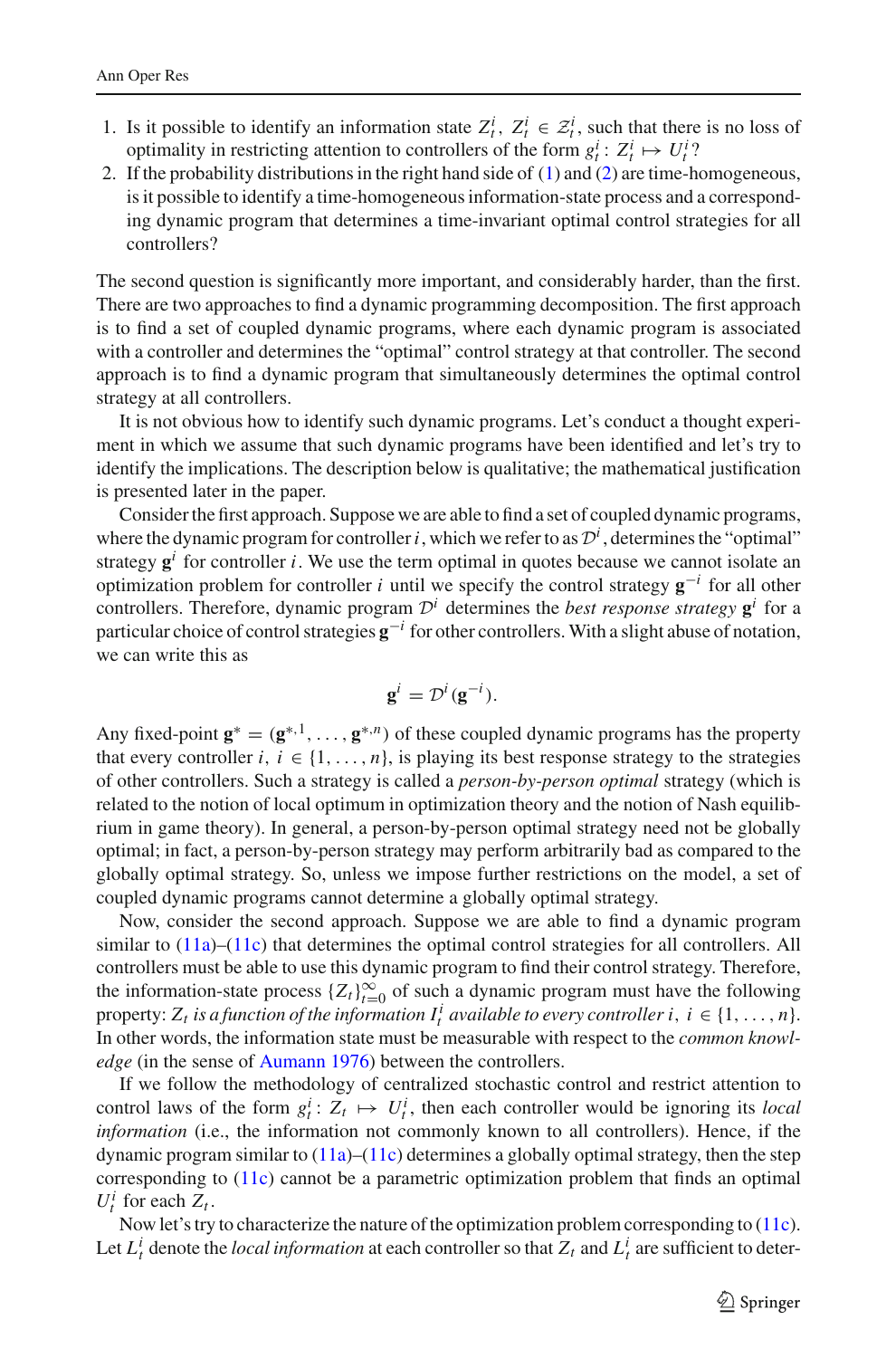mine  $I_t^i$ . Then, for a particular realization *z* of the information-state, the step corresponding to [\(11c\)](#page-5-5) of the dynamic program must determine functions  $(\gamma^1, \dots, \gamma^n)$  such that: (1) computing  $(\gamma^1, \ldots, \gamma^n)$  for each realization of the information state is equivalent to choosing  $(g<sup>1</sup>,..., g<sup>n</sup>)$ . (2)  $\gamma<sup>i</sup>$  gives instructions to controller *i* on how to use its local information  $L<sup>i</sup><sub>t</sub>$  to determine the control action  $U_t^i$ , i.e.,  $\gamma^i$  maps  $L_t^i$  to  $U_t^i$ . Thus, the step corresponding to [\(11c\)](#page-5-5) is a functional optimization problems.

The above discussion shows that dynamic programming for decentralized stochastic control will be different from that for centralized stochastic control. Either we must be content with a person-by-person optimal strategy; or, if we pursue global optimality, then we must be willing to solve functional optimization problems in the step corresponding to [\(11c\)](#page-5-5) in an appropriate dynamic program.

In the literature, the first approach is called the *person-by-person approach* and the second approach is called the *common-information approach*. We describe both these approaches in the next section.

## **5 The person-by-person approach**

The person-by-person approach is motivated by the computational approaches for finding Nash equilibrium in game theory. It was proposed by [Radner](#page-17-3) [\(1962](#page-17-3)), [Marschak and Radner](#page-17-4) [\(1972](#page-17-4)) in the context of static systems with multiple controllers and has been subsequently used in dynamic systems as well.

This approach is used to identify structural results as well as identify coupled dynamic programs to find person-by-person optimal (or equilibrium) strategies.

## 5.1 Structure of optimal control strategies

To find the structural results, proceed as follows. Pick a controller that has perfect recall, say *i*; *arbitrarily* fix the control strategies  $\mathbf{g}^{-i}$  of all controllers except controller *i* and consider the sub-problem of finding the *best response* strategy  $g^i$  at controller *i*. Since controller *i* has perfect recall, this sub-problem is centralized. Suppose that we identify an information-state process  $\{\tilde{I}_t^i\}_{t=0}^{\infty}$  for this sub-problem. Then, there is no loss of (best-response) optimality in restricting attention to control laws of the form  $\tilde{g}_t^i$ :  $\tilde{I}_t^i \rightarrow U_t^i$  at controller *i*.

The choice of control strategies  $\mathbf{g}^{-i}$  was completely arbitrary. Hence, if the structure of  $\tilde{g}^i_t$  does not depend on the choice of (the arbitrarily chosen) control strategies  $\mathbf{g}^{-i}$  of other controllers, then there is no loss of (global) optimality in restricting attention to control laws of the form  $\tilde{g}^i_t$  at controller *i*.

Repeat this procedure at all controllers that have perfect recall. Let  $\{I_t^i\}_{t=0}^\infty$  be the information-state processes identified at controller  $i, i \in \{1, \ldots, n\}$ . Then there is no loss of global optimality in restricting attention to the information structure  $(\tilde{I}_t^i, i \in \{1, ..., n\}, t =$  $0, 1, \ldots$ .

## <span id="page-9-0"></span>5.2 An example

To illustrate this approach, consider the example of the decentralized control system of Sect. [2.5.](#page-3-1) Arbitrarily fix the control strategy  $g^j$  of controller *j*,  $j \in \{1, 2\}$ . The next step is to identify an information-state process for the centralized sub-problem of finding the best response strategy  $g^i$  of controller *i*,  $i = 3 - j$ .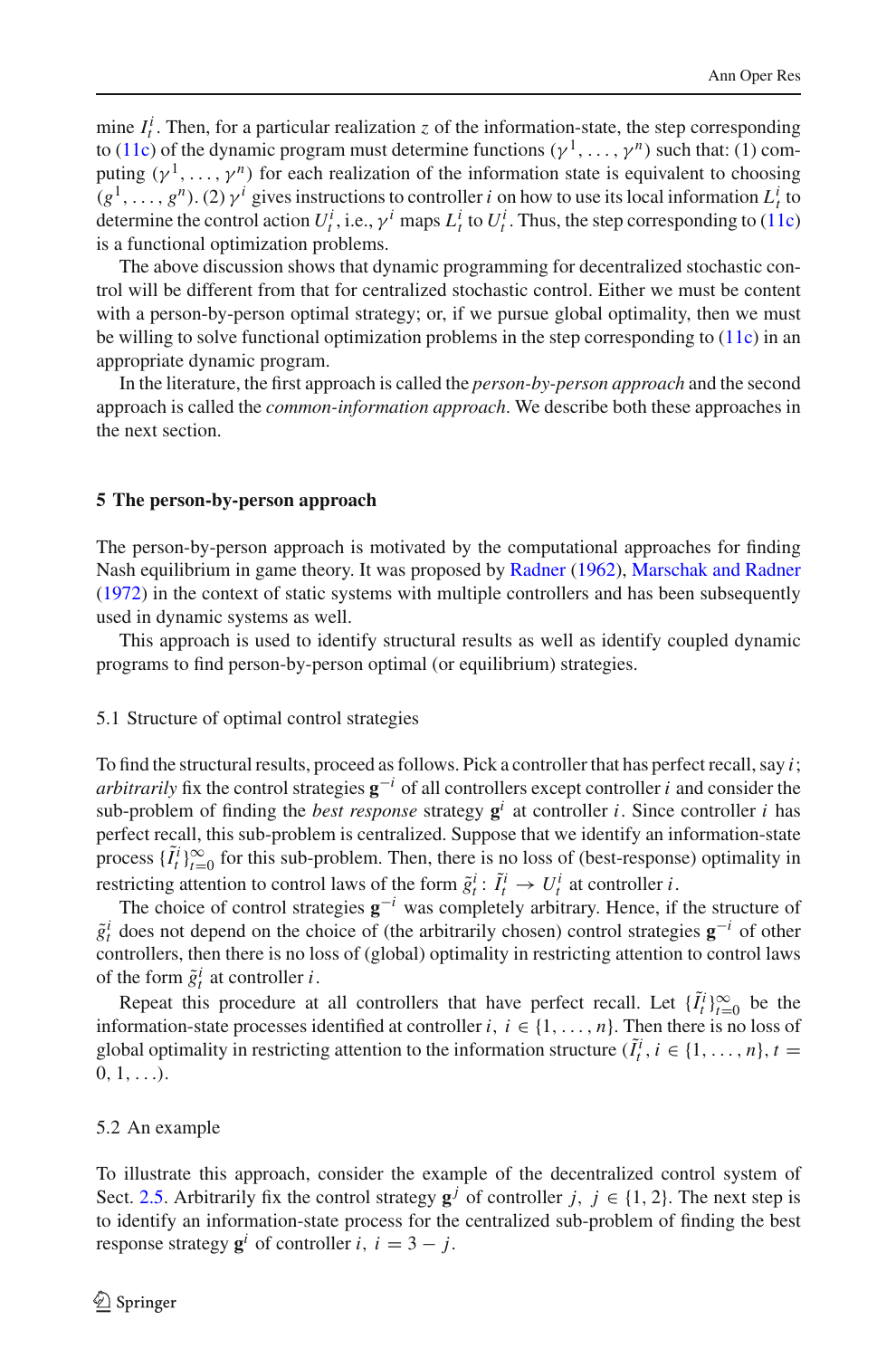<span id="page-10-0"></span>Assumption (A) (which states that the packet-arrival processes at the two devices are independent) implies that

$$
\mathbb{P}\left(N_{1:t}^1, N_{1:t}^2 \mid H_{1:t}, U_{1:t-1}^1, U_{1:t-1}^2\right) \n= \mathbb{P}\left(N_{1:t}^1 \mid H_{1:t}, U_{1:t-1}^1, U_{1:t-1}^2\right) \mathbb{P}\left(N_{1:t}^2 \mid H_{1:t}, U_{1:t-1}^1, U_{1:t-1}^2\right)
$$
\n(14)

Using the above conditional independence, we can show that for any choice of control strategy  $\mathbf{g}^j$ ,  $\tilde{I}_t^i = \{N_t^i, H_{1:t}, U_{1:t-1}^1, U_{1:t-1}^2\}$  $\tilde{I}_t^i = \{N_t^i, H_{1:t}, U_{1:t-1}^1, U_{1:t-1}^2\}$  $\tilde{I}_t^i = \{N_t^i, H_{1:t}, U_{1:t-1}^1, U_{1:t-1}^2\}$  is an information state for controller *i*. By Theorem 1, we get that there is no loss of optimality (for best response strategy) in restricting attention to control laws of the form  $\tilde{g}^i_t: \tilde{I}^i_t \mapsto U^i_t$ . Since the structure of the optimal best response strategy does not depend on the choice of **g** *j* , there is no loss of global optimality in restricting attention to control laws of the form  $\tilde{g}^i_t$ . Equivalently, there is no loss of optimality in assuming that the system has a simplified information structure  $(\tilde{I}_t^i, i \in \{1, 2\}, t = 0, 1, \ldots)$ .

## 5.3 Coupled dynamic program for person-by-person optimal solution

As discussed in Sect. [4,](#page-7-2) we can *in principle* identify coupled dynamic programs that determine a person-by-person optimal solution. Such coupled dynamic programs have been used to fin[d person-by-person optimal strategies in sequential detection problems \(](#page-17-15)Teneketzis and Ho [1987](#page-17-15); [Teneketzis and Varaiya 1984\)](#page-17-16). In this section, we highlight two salient features of this approach.

Suppose as a first step, we use the person-by-person approach to find the structure of optimal controllers  $\tilde{g}^i_t$ :  $\tilde{I}^i_t \mapsto U^i_t$ . Pick a controller, say *i*. Arbitrarily fix the control strategies  $\tilde{\mathbf{g}}^{-i}$  of all controllers other than *i* and consider the sub-problem of finding the best response strategy  $\tilde{\mathbf{g}}^i$ . In general, the information-state process  $\{\tilde{I}_t^i\}_{t=0}^\infty$  may not be time-homogeneous (as is the case in the above example where  $\tilde{I}_t^i = \{N_t^i, H_{1:t}, U_{1:t-1}^1, U_{1:t-1}^2\}$ ). A fortiori, we cannot show that restricting attention to time-invariant strategies is without loss of optimality.

Suppose that the information-state process  $\{\tilde{I}_t^i\}_{t=0}^\infty$  of every controller *i*,  $i \in \{1, \ldots, n\}$ , is time homogeneous. Even then, when we *arbitrarily* fix the control strategies  $\tilde{\mathbf{g}}^{-i}$  of all other controllers, the dynamical model seen by controller *i* is not time homogeneous. For the dynamic model from the point of view of controller *i* to be time-homogeneous, we must *a priori* restrict attention to time-invariant strategies at each controller.

Thus, a time-invariant person-by-person optimal strategy obtained by the coupled dynamic programs described in Sect. [4](#page-7-2) need not be globally optimal for two reasons. First, there might be other time-invariant person-by-person strategies that achieve a higher expected discounted reward. Second, there might be other time-*varying* strategies that achieve higher expected discounted reward.

## **6 The common-information approach**

The common-information approach was proposed by [Nayyar](#page-17-17) [\(2011\)](#page-17-17), [Mahajan et al.](#page-16-11) [\(2008](#page-16-11)), [Nayyar et al.](#page-17-18) [\(2013a](#page-17-18)[,b](#page-17-19)) and provides a dynamic programming decomposition (that determines optimal control strategies for all controllers) for a subclass of decentralized control systems. Variation of this approach had been used for specific information structures including delayed state sharing [\(Aicardi et al. 1987](#page-16-12)), partially nested systems with common past [\(Casalino et al. 1984](#page-16-13)), teams with sequential partitions [\(Yoshikawa 1978](#page-17-20)), periodic sharing information structure [\(Ooi et al. 1997\)](#page-17-21), and belief sharing information structure [\(Yüksel](#page-17-22) [2009](#page-17-22)).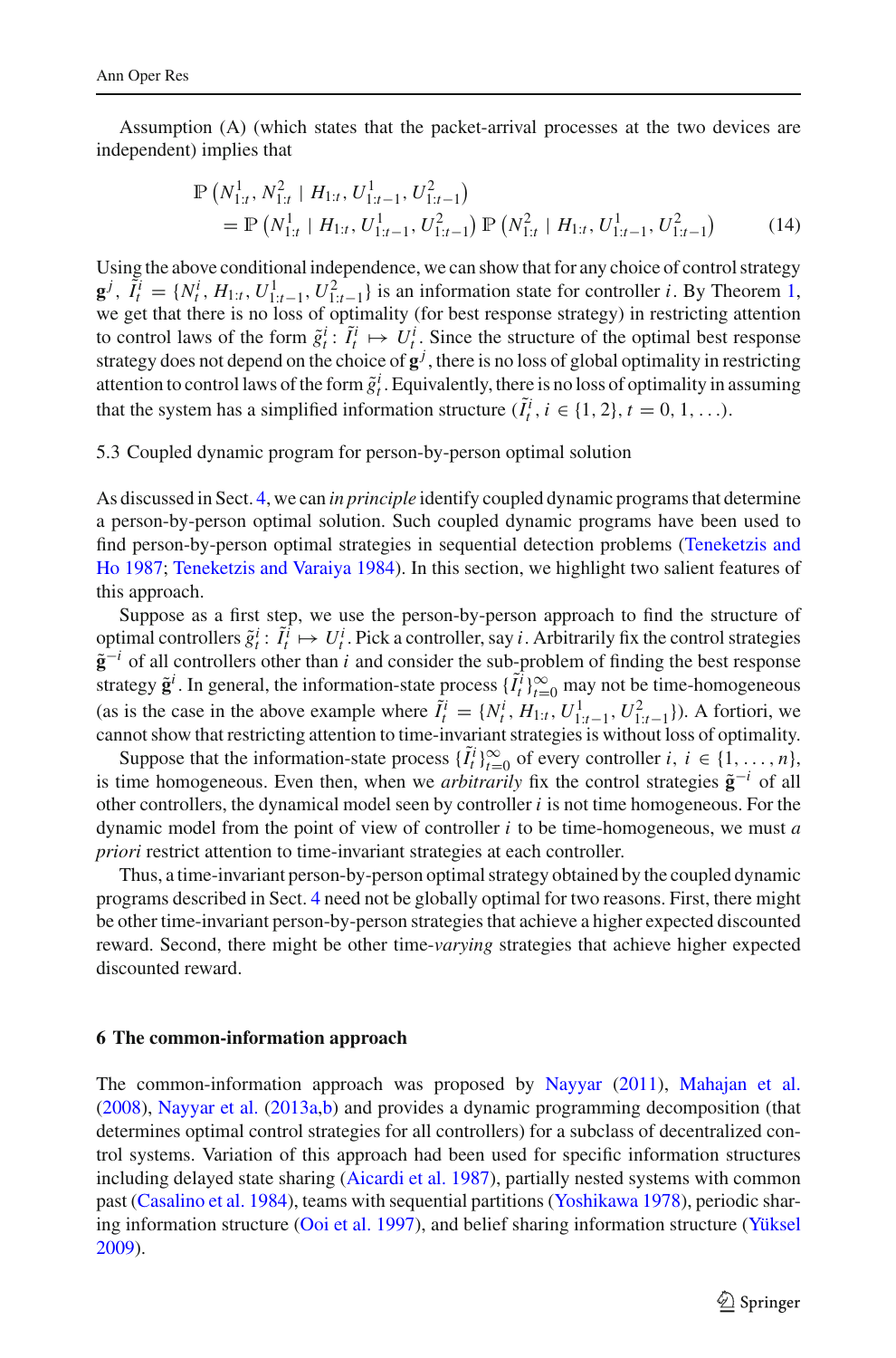This approach formalizes the intuition presented in Sect. [4:](#page-7-2) to obtain a dynamic program that determines optimal control strategies for all controllers, the information-state process must be measurable at all controllers and, at each step of the dynamic program, we must solve a functional optimization problem that determines instructions to map local information to control action for each realization of the information state.

To formally describe this intuition, split the information available at each controller into two parts: the *common information*

$$
C_t = \bigcap_{\tau \ge t} \bigcap_{i=1}^n I_{\tau}^i
$$

and the *local information*

$$
L_t^i = I_t^i \setminus C_t, \quad \forall i \in \{1, \ldots, n\}.
$$

By construction, the common and local information determine the total information, i.e.,  $I_t^i = C_t \cup L_t^i$  and the common information is nested, i.e.,  $C_t \subseteq C_{t+1}$ .

The common information approach applies to decentralized control systems that have a *partial history sharing* information structure [\(Nayyar et al. 2013a](#page-17-18)[,b](#page-17-19)).

**Definition 2** An information structure is called *partial history sharing* when the following conditions are satisfied:

1. For any set of realizations A of  $L_{t+1}^i$  and any realization  $c_t$  of  $C_t$ ,  $\ell_t^i$  of  $L_t^i$ ,  $u_t^i$  of  $U_t^i$  and  $y_{t+1}^i$  of  $Y_{t+1}^i$ , we have

$$
\mathbb{P}\big(L_{t+1}^i \in \mathcal{A} \mid C_t = c_t, L_t^i = \ell_t^i, U_t^i = u_t^i, Y_{t+1}^i = y_{t+1}^i\big) \n= \mathbb{P}(L_{t+1}^i \in \mathcal{A} \mid L_t^i = \ell_t^i, U_t^i = u_t^i, Y_{t+1}^i = y_{t+1}^i)
$$

2. The size of the local information is uniformly bounded,<sup>[3](#page-11-0)</sup> i.e., there exists a  $k$  such that for all *t* and all  $i \in \{1, ..., n\}$ ,  $|\mathcal{L}_t^i| \leq k$ , where  $\mathcal{L}_t^i$  denotes the space of realizations of  $L_t^i$ .

An [example of partial history sharing is the celebrated](#page-17-6) *k*-step delayed sharing (Witsen-hausen [1971b\)](#page-17-6) information structure. Let  $J_t^i = \{Y_{1:t}^i, U_{1:t-1}^i\}$  denote the *self information* of controller *i*. In *k*-step delay sharing, each controller has access to the *k*-step delayed self information of all other controllers, i.e.,

$$
I_t^i = J_t^i \cup \bigg( \bigcup_{\substack{j=1 \ j \neq i}}^n J_{t-k}^j \bigg), \quad \forall i \in \{1, \dots, n\}.
$$

Another example is *k*-step periodic sharing, where all controllers periodically share their self information after every *k* steps, i.e.,

$$
I_t^i = J_t^i \cup \bigg( \bigcup_{\substack{j=1 \ j \neq i}}^n J_{\lfloor t/k \rfloor k}^j \bigg), \quad \forall i \in \{1, \dots, n\}.
$$

The example described in Sect. [2.5](#page-3-1) does not have partial history sharing information structure. However, if we follow the person-by-person approach of Sect. [5.2](#page-9-0) and restrict attention to the

<span id="page-11-0"></span><sup>&</sup>lt;sup>3</sup> This condition is needed to ensure that the information-state is time-homogeneous and, as such, may be ignored for finite horizon models [\(Nayyar et al. 2013b](#page-17-19)).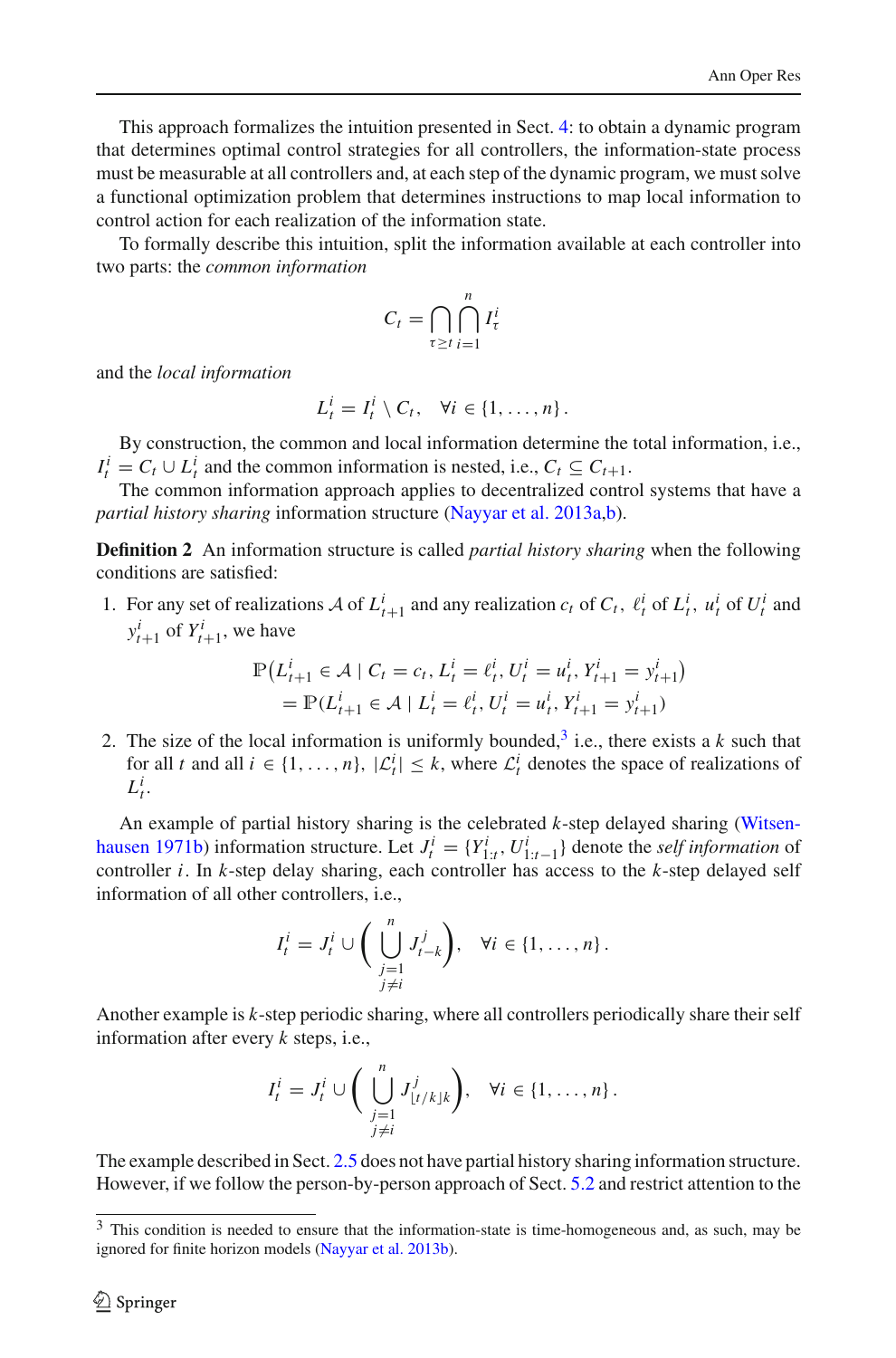information structure  $(\tilde{I}_t^i, i \in \{1, 2\}, t = 0, 1, \ldots)$  where  $\tilde{I}_t^i = \{N_t^i, H_{1:t}, U_{1:t-1}^1, U_{1:t-1}^2\}$ , then the model has partial history sharing information structure.

To identify a dynamic program that determines optimal control strategies for all controllers, the common-information approach exploits the fact that planning is centralized, i.e., the control strategies for all controllers are chosen before the system starts running and, therefore, optimal strategies can be searched in a centralized manner.

The construction of an appropriate dynamic program relies on partial evaluation of a function defined below.

**Definition 3** For any function  $f: (x, y) \mapsto z$  and a value  $x_0$  of x, the *partial evaluation* of *f* and  $x = x_0$  is a function  $g: y \mapsto z$  such that for all values of *y*,

$$
g(y) = f(x_0, y).
$$

For example, if  $f(x, y) = x^2 + xy + y^2$ , then the partial evaluation of f at  $x = 2$  is  $g(y) = y^2 + 2y + 4.$ 

The common-information approach proceeds as follows [\(Nayyar et al. 2013a](#page-17-18)[,b](#page-17-19)):

1. *Construct an equivalent centralized coordinated system*. The first step of the commoninformation approach is to construct an equivalent centralized stochastic control system which we call the *coordinated system*. The controller of this system, called the *coordinator*, observes the common information *C<sup>t</sup>* and chooses the partially evaluated control laws  $g_t^i$ ,  $i \in \{1, ..., n\}$ , at  $C_t$ . Denote these partial evaluations by  $\Gamma_t^i$  and call them *prescriptions*. These prescriptions tell the controllers how to map their local information information into control actions; in particular  $U_t^i = \Gamma_t^i(L_t^i)$ . The decision rule  $\psi_t: C_t \mapsto (\Gamma_t^1, \ldots, \Gamma_t^n)$  that chooses the prescriptions is called a *coordination law* and the choice of  $\mathbf{\psi} = (\psi_1, \psi_2, \ldots)$  is called a *coordination strategy*. Note that the prescription  $\Gamma_t^i$  is a partial evaluation of the control law  $g_t^i$  at the common information  $C_t$ . Hence, for any coordination strategy  $\psi = (\psi_1, \psi_2, \ldots)$ , we can construct an equivalent control strategy  $\mathbf{g}^{i,*} = (g_1^{i,*}, g_2^{i,*}, \ldots), i \in \{1, \ldots, n\}$  by choosing

$$
g_t^{i,*}(c_t, \ell^i) = \psi_t^{i,*}(c_t)(\ell^i),
$$

where  $\psi_t^{i,*}$  denotes the *i*-th component of  $\psi_t^*$ . The coordination strategy  $\psi$  is equivalent to the control strategy **g**<sup>\*</sup> in the following sense. For any realization of the primitive random variables of the system, the reward process in the original system under **g**<sup>\*</sup> has the same realization as the reward process in coordinated system under  $\psi$ . Therefore, the problem of finding the optimal decentralized control strategy in the original system is equivalent to that of finding the optimal coordination strategy in the coordinated system.

The coordinated system has only one controller, the coordinator, which has perfect recall; the controllers of the original system are passive agents that simply use the prescriptions given by the coordinator. Hence, the coordinated system is a centralized stochastic control system with the state process  $\{(X_t, L_t^1, \ldots, L_t^n)\}_{t=0}^{\infty}$ , the observation process  $\{C_t\}_{t=0}^{\infty}$ , the reward process  $\{R_t\}_{t=0}^{\infty}$ , and the control process  $\{(T_t^1, \ldots, T_t^n)\}_{t=0}^{\infty}$ .

2. *Identify an information state of the coordinated system* The coordinated system is a centralized system in which the control process is a sequence of functions. Let  ${Z_t}_{t=0}^{\infty}$ ,  $Z_t \in \mathcal{Z}_t$ , be any information-state process for the coordinated system.<sup>[4](#page-12-0)</sup> Then,

<span id="page-12-0"></span><sup>&</sup>lt;sup>4</sup> For example, the process  $\{\pi_t\}_{t=0}^{\infty}$ , where  $\pi_t$  is the conditional probability measure on  $(X_t, L_t^1, \ldots, L_t^n)$ conditioned on  $C_t$ , is always an information-state process.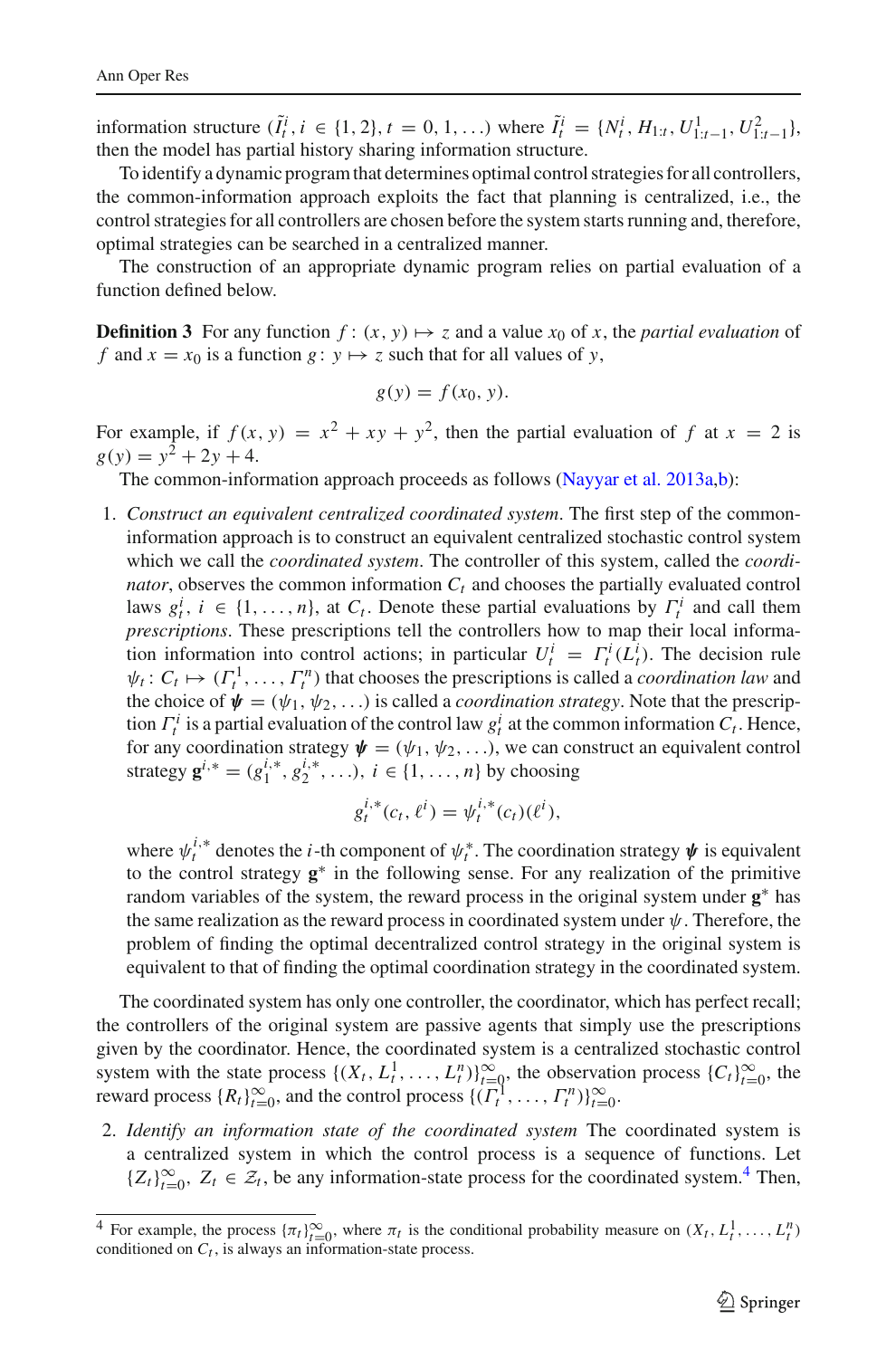by Theorem [1,](#page-5-6) there is no loss of optimality in restricting attention to coordination laws of the form

$$
\psi_t\colon Z_t\mapsto \left(\Gamma_t^1,\ldots,\Gamma_t^n\right).
$$

Suppose the probability distributions on the right hand side of  $(1)$  and  $(2)$  are timehomogeneous, the evolution of  $Z_t$  is time-homogeneous, and the state space  $Z_t$  of the realizations of  $Z_t$  is time-invariant, i.e.,  $Z_t = \mathcal{Z}$ . Then, by Theorem [2,](#page-5-7) there exists a time-invariant coordination strategy  $\boldsymbol{\psi}^* = (\psi^*, \psi^*, \ldots)$  where  $\psi^*$  is given by

$$
\psi^*(z) = \arg \sup_{(\gamma^1, \dots, \gamma^n)} Q(z, (\gamma^1, \dots, \gamma^n)), \quad \forall z \in \mathcal{Z}
$$
 (15a)

<span id="page-13-0"></span>where Q is the unique fixed point of the following set of equations:  $\forall z \in \mathcal{Z}$  and  $\forall y =$  $(\gamma^1,\ldots,\gamma^n)$ 

$$
Q(z, \gamma) = \mathbb{E}\left[R_t + \beta V(Z_{t+1}) \mid Z_t = z, \Gamma_t^1 = \gamma^1, \dots, \Gamma_t^n = \gamma^n\right],\tag{15b}
$$
  

$$
V(z) = \sup Q(z, \gamma).
$$
 (15c)

As explained in the previous step, the optimal time-invariant control strategies  $\mathbf{g}^{i,*}$  =  $(g^{i,*}, g^{i,*}, \ldots), i \in \{1, \ldots, n\}$ , for the original decentralized system are given by

$$
g^{i,*}(z, \ell^i) = \psi^{i,*}(z)(\ell^i)
$$

where  $\psi^{i,*}$  denotes the *i*-th component of  $\psi^*$ .

γ

Note that step [\(15c\)](#page-13-0) of the above dynamic program is a functional optimization problem. In contrast, step [\(11c\)](#page-5-5) of the dynamic program for centralized stochastic control was a parametric optimization problem.

*Remark 1* The coordinated system and the coordinator described above are fictitious and used only as a tool to explain the approach. The computations carried out at the coordinator are based on the information known to all controllers. Hence, each controller can carry out the computations attributed to the coordinator. As a consequence, it is possible to describe the above approach without considering a coordinator, but in our opinion thinking in terms of a fictitious coordinator makes it easier to understand the approach.

#### 6.1 An example

To illustrate this approach, consider the decentralized control example of Sect. [2.5.](#page-3-1) Start with the simplified information structure  $\tilde{I}_t^i = \{N_t^i, H_{1:t}, U_{1:t-1}^1, U_{1:t-1}^2\}$  obtained using the person-by-person approach. The common information is given by

$$
C_t = \bigcap_{\tau \ge t} \left(\tilde{I}_\tau^1 \cap \tilde{I}_\tau^2\right) = \left\{H_{1:t}, U_{1:t-1}^1, U_{1:t-1}^2\right\}
$$

and the local information is given by

$$
L_t^i = \tilde{I}_t^i \setminus C_t = \{N_t^i\}, \quad \forall i \in \{1, 2\}.
$$

Thus, in the coordinated system, the coordinator observes  $C<sub>t</sub>$  and uses the coordination law  $\psi_t: C_t \mapsto (\gamma_t^1, \gamma_t^2)$ , where  $\gamma_t^i$  maps the local information  $N_t^i$  to  $U_t^i$ . Note that  $\gamma_t^i$  is completely specified by  $D_t^i = \gamma_t^i(1)$  because the constraint  $U_t^i \le N_t^i$  implies that  $\gamma_t^i(0) = 0$ . Therefore, we may assume that the coordinator uses a coordination law  $\psi_t: C_t \mapsto (D_t^1, D_t^2), D_t^i \in$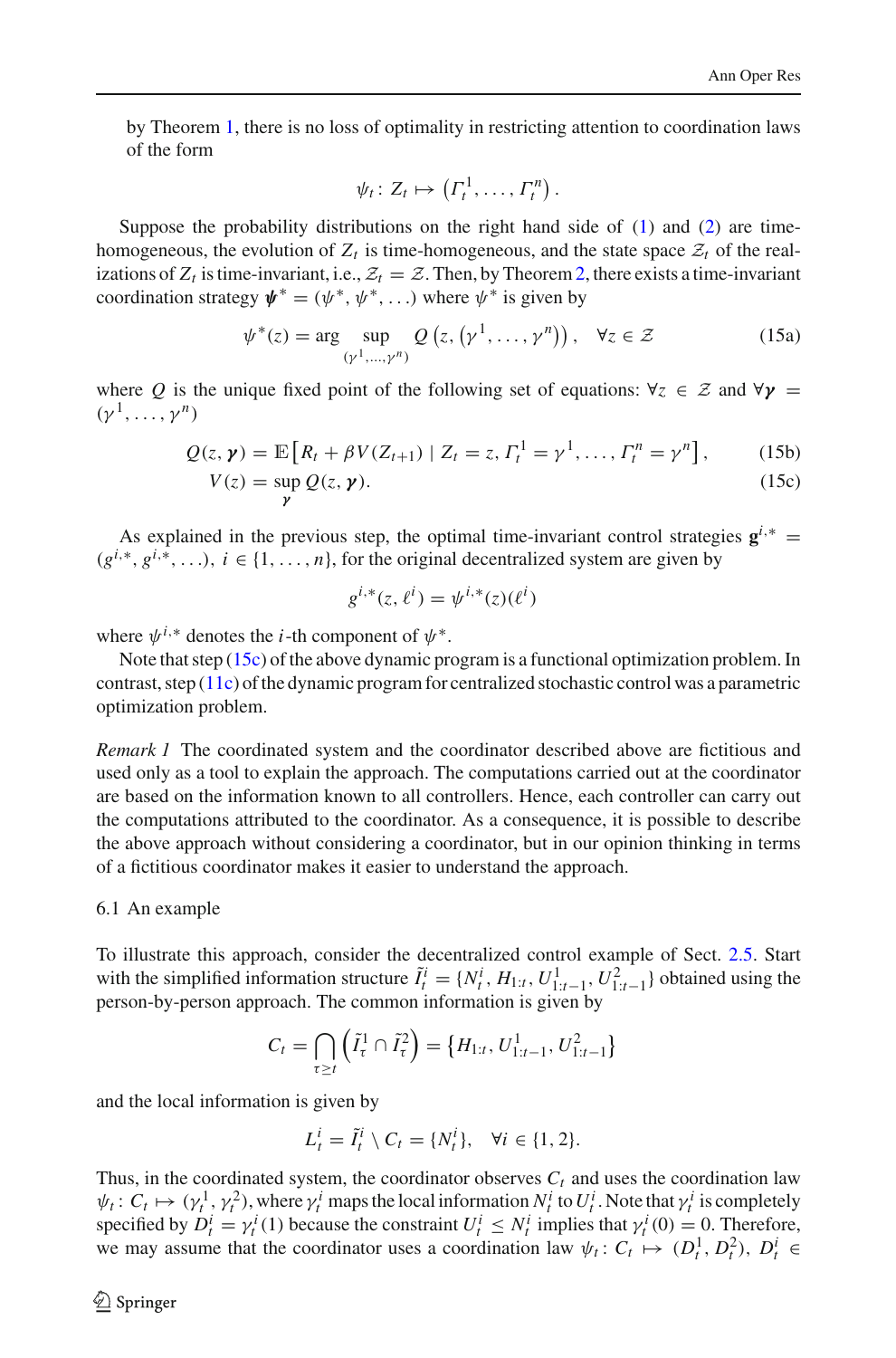{0, 1},  $i \in \{1, 2\}$  and each device then chooses a control action according to  $U_t^i = N_t^i D_t^i$ . The system dynamics and the reward process are same as in the original decentralized system.

Since the coordinator has perfect recall, the problem of finding the best coordination strategy is a centralized stochastic control problem. To simplify this centralized stochastic control problem, we need to identify an information state as described in Definition [1.](#page-4-0)

Let  $\zeta_i^i \in [0, 1]$  denote the posterior probability that device *i*,  $i \in \{1, 2\}$  has a packet in its buffer given the channel feedback, i.e.,

$$
\zeta_t^i = \mathbb{P}\big(N_t^i = 1 \mid H_{1:t}, U_{1:t-1}^1, U_{1:t-1}^2\big), \quad \forall i \in \{1, 2\}.
$$

Moreover, as in the centralized case, let  $\xi_t \in [0, 1]$  denote the posterior probability that the channel is busy given the channel feedback, i.e.,

$$
\xi_t = \mathbb{P}\left(S_t = 1 \mid H_{1:t}, U_{1:t-1}^1, U_{1:t-1}^2\right) = \mathbb{P}\left(S_t = 1 \mid H_{1:t}\right).
$$

One may verify that  $(\zeta_t^1, \zeta_t^2, \xi_t)$  is an information state that satisfies [\(7\)](#page-4-1) and [\(8\)](#page-5-0). So, there is no loss of optimality in using coordination laws of the form  $\gamma: (\zeta_t^1, \zeta_t^2, \xi_t) \mapsto (D_t^1, D_t^2)$ . This information state takes values in the uncountable space  $[0, 1]^3$ . Since each component  $\zeta_t^1$ ,  $\zeta_t^2$ , and  $\xi_t$  of the information state is a posterior distribution, we can use the computational techniques of POMDPs [\(Zhang 2001;](#page-17-11) [Shani et al. 2013\)](#page-17-12) to numerically solve the corresponding dynamic program.

However, a simpler dynamic programming decomposition is possible by characterizing the reachable set of the information state. The reachable set of  $\zeta_t^i$  is given by

$$
\mathcal{R}^i := \left\{ z_k^i \mid k \in \mathbb{Z}_{>0} \right\} \cup \{1\} \tag{16a}
$$

where

$$
z_k^i := \mathbb{P}(N_k^i = 1 \mid N_0^i = 0, D_{0:k-1}^i = (0, \dots, 0)), \quad \forall s \in \{0, 1\}, \ k \in \mathbb{Z}_{>0}
$$
 (16b)

and the reachable set of  $\xi_t$  is given by Q defined in [\(12\)](#page-7-3). For ease of notation, define  $z^i_\infty = 1$ .

Therefore,  $\{(\zeta_t^1, \zeta_t^2, \xi_t)\}_{t=0}^{\infty}$ ,  $(\zeta_t^1, \zeta_t^2, \xi_t) \in \mathbb{R}^1 \times \mathbb{R}^2 \times \mathcal{Q}$ , is an alternative informationstate process. In this alternative characterization, the information state is denumerable and we may use finite-state approximations to solve the corresponding dynamic program [\(White](#page-17-13) [1980](#page-17-13); [Hernández-Lerma 1986](#page-16-7); [Cavazos-Cadena 1986;](#page-16-8) [Flåm 1987](#page-16-9); [Sennott 1999\)](#page-17-14).

<span id="page-14-0"></span>The dynamic program for this alternative characterization is given below. Let  $\overline{q}_{s,m}$ 1 −  $q_{s,m}$  and  $\overline{z}_k^i = 1 - z_k^i$ . Then for  $s \in \{0, 1\}$  and  $k, \ell \in \mathbb{Z}_{>0} \cup \{\infty\}$  and  $m \in \mathbb{Z}_{>0}$ , we have that

$$
V(z_k^1, z_\ell^2, q_{s,m}) = \max \left\{ Q_{00} \left( z_k^1, z_\ell^2, q_{s,m} \right), Q_{10} z \left( z_k^1, z_\ell^2, q_{s,m} \right), \right.\nQ_{01} \left( z_k^1, z_\ell^2, q_{s,m} \right), Q_{11} \left( z_k^1, z_\ell^2, q_{s,m} \right) \right\}
$$
\n(17a)

where  $Q_{d^1d^2}(z_k^1, z_\ell^2, q_{s,m})$  corresponds to choosing the prescription  $(d^1, d^2)$  and is given by

$$
Q_{00} (z_k^1, z_\ell^2, q_{s,m}) = \beta V (z_{k+1}^1, z_{\ell+1}^2, q_{s,m+1});
$$
  
\n
$$
Q_{10} (z_k^1, z_\ell^2, q_{s,m}) = z_k^1 \overline{q}_{s,m} r - z_k^1 c + \beta \Big[ \overline{z}_k^1 V(z_1^1, z_{\ell+1}^2, q_{s,m+1})
$$
\n
$$
(17b)
$$

$$
z_{\ell}^2, q_{s,m} = z_k^1 \overline{q}_{s,m} r - z_k^1 c + \beta \Big[ \overline{z}_k^1 V(z_1^1, z_{\ell+1}^2, q_{s,m+1}) + z_k^1 \overline{q}_{s,m} V(z_1^1, z_{\ell+1}^2, q_{0,1}) + z_k^1 q_{s,m} V(z_{\infty}^1, z_{\ell+1}^2, q_{1,1}) \Big];
$$
 (17c)

$$
Q_{01}(z_k^1, z_\ell^2, q_{s,m}) = z_\ell^2 \overline{q}_{s,m} r - z_\ell^2 c + \beta \Big[ \overline{z}_\ell^2 V(z_{k+1}^1, z_1^2, q_{s,m+1}) + z_\ell^2 \overline{q}_{s,m} V(z_{k+1}^1, z_1^2, q_{0,1}) + z_\ell^2 q_{s,m} V(z_{k+1}^1, z_\infty^2, q_{1,1}) \Big];
$$
 (17d)

 $\circled{2}$  Springer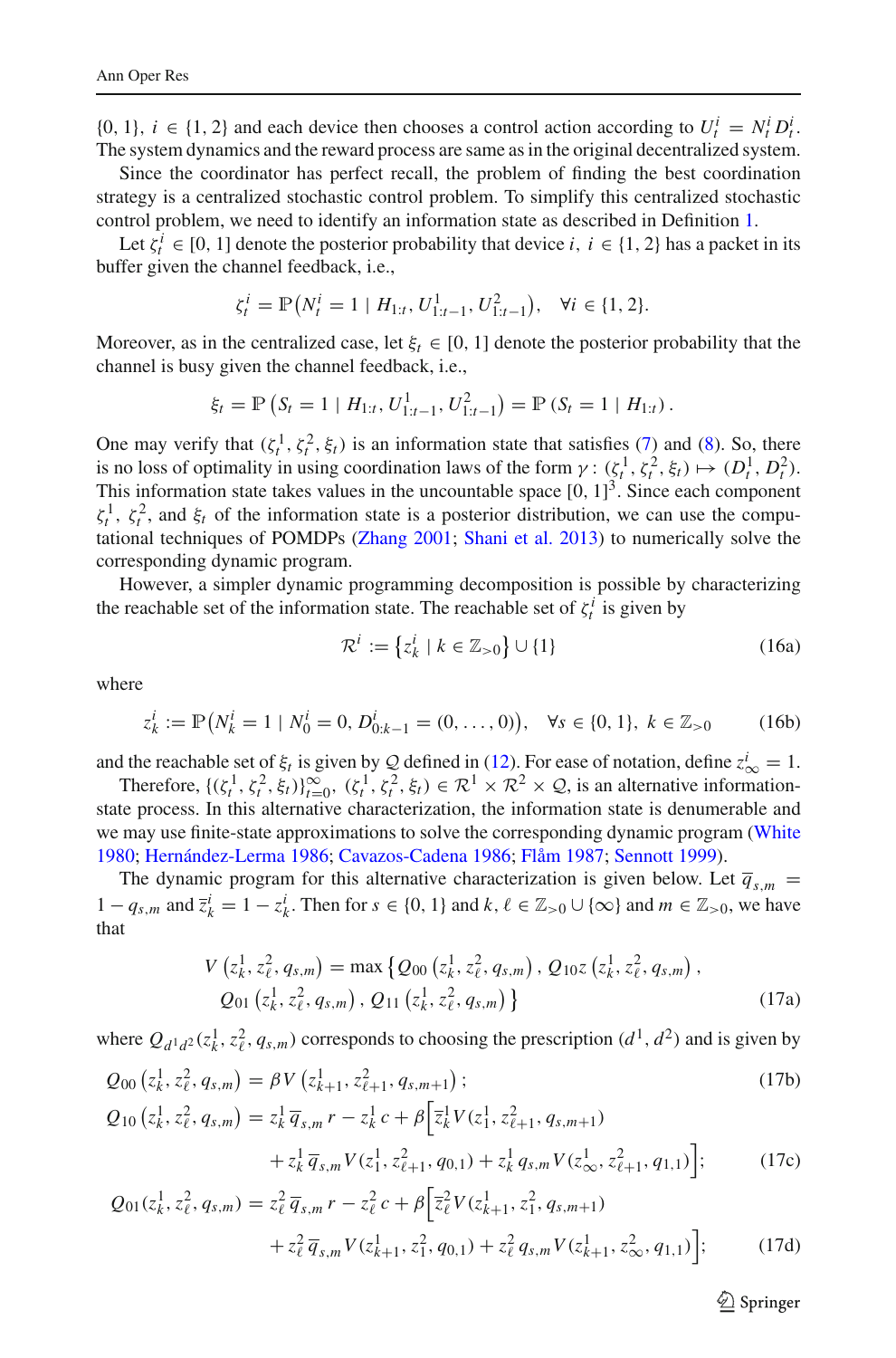$$
Q_{11}(z_k^1, z_\ell^2, q_{s,m}) = \left[z_k^1 \overline{z}_\ell^2 + \overline{z}_k^1 z_\ell^2\right] \overline{q}_{s,m} r - \left[z_k^1 + z_\ell^2\right] c + \beta \left[\overline{z}_k^1 \overline{z}_\ell^2 V\left(z_1^1, z_1^2, q_{s,m+1}\right) + \left[z_k^1 \overline{z}_\ell^2 + \overline{z}_k^1 z_\ell^2\right] \overline{q}_{s,m} V\left(z_1^1, z_1^2, q_{0,1}\right) + z_k^1 z_\ell^2 \overline{q}_{s,m} V\left(z_\infty^1, z_\infty^2, q_{0,1}\right) + z_k^1 z_\ell^2 q_{s,m} V\left(z_1^1, z_\infty^2, q_{1,1}\right) + z_k^1 z_\ell^2 q_{s,m} V\left(z_1^1, z_\infty^2, q_{1,1}\right) + z_k^1 z_k^2 q_{s,m} V\left(z_\infty^1, z_\infty^2, q_{1,1}\right) \right].
$$
\n(17e)

The optimal strategies obtained by solving [\(17\)](#page-14-0) for  $\beta = 0.9$ ,  $\alpha_0 = \alpha_1 = 0.75$ ,  $r = 1$ ,  $p_1 = p_2 = 0.3$ , and  $c = 0.4$  is given by

$$
g^*(z_k^1, z_\ell^2, q_{s,m}) = \begin{cases} (0,0), & \text{if } s = 1 \text{ and } m \le 2\\ d(z_k^1, z_\ell^2), & \text{otherwise,} \end{cases}
$$

where

$$
d(z_k^1, z_\ell^2) = \begin{cases} (1, 0), & \text{if } k > \ell \\ (0, 1), & \text{if } k < \ell \\ (1, 0) \text{ or } (0, 1), & \text{if } k = \ell. \end{cases}
$$

*Remark 2* As we argued in Sect. [4,](#page-7-2) if a single dynamic program determines the optimal control strategies at all controllers, then the step  $(15c)$  must be a functional optimization problem. Consequently, the dynamic program for decentralized stochastic control is significantly more difficult to solve than dynamic programs for centralized stochastic control. When the observation and control processes are finite valued (as in the above example), the space of functions from  $L_t^i$  to  $U_t^i$  are finite and step [\(15c\)](#page-13-0) can be solved by exhaustively searching over all alternatives.

*Remark 3* As in centralized stochastic control, the information-state in decentralized control is sensitive to the modeling assumptions. For example, in the above example, if we remove assumption (A) (which states that the packet-arrival processes at the two devices are independent), then the conditional independence in [\(14\)](#page-10-0) is not valid; therefore, we cannot use the person-by-person approach to show that  $\{N_t^i, U_{1:t-1}^1, U_{1:t-1}^2, H_{1:t}\}_{t=0}^\infty$  is an information state for controller  $i$ . In the absence of this result, the information structure is not partial history sharing. So, we cannot identify a dynamic program for the infinite horizon problem.

# **7 Conclusion**

Decentralized stochastic control gives rise to new conceptual challenges as compared to centralized stochastic control. There are two solution methodologies to overcome these challenges: (1) the person-by-person approach and (2) the common-information approach. The person-by-person approach provides the structure of globally optimal control strategies and coupled dynamic programs that determine person-by-person optimal control strategies. The common-information approach provides the structure of globally optimal control strategies as well as a dynamic program that determines globally optimal control strategies. A functional optimization problem needs to be solved to solve the dynamic program.

In practice, both the person-by-person approach and the common information approach need to be used in tandem to solve a decentralized stochastic control problem. For example, in the example of Sect. [2.5](#page-3-1) we first used the person-by-person approach to simplify the information structure of the system and then used the common-information approach to find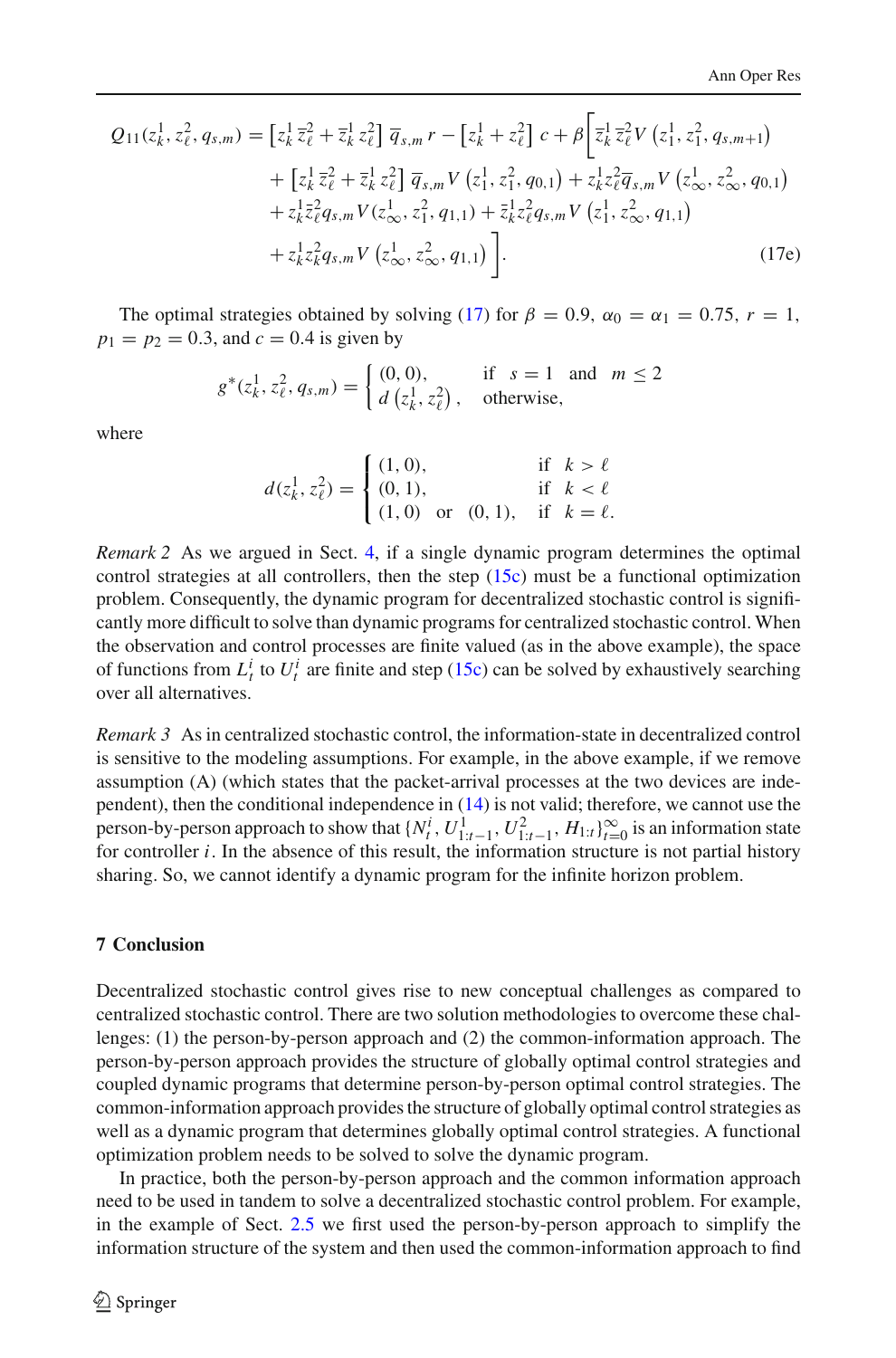a dynamic programming decomposition. Neither approach could give a complete solution on its own. A similar tandem approach has been used for simplifying specific information structures [\(Mahajan 2013](#page-16-14)), real-time communication [\(Walrand and Varaiya 1983](#page-17-23)), networked control systems [\(Mahajan and Teneketzis 2009\)](#page-17-24).

Therefore, a general solution methodology for decentralized stochastic control is as follows.

- 1. Use the person-by-person approach to simplify the information structure of the system.
- 2. Use the common-information approach on the simplified information structure to identify an information-state process for the system.
- 3. Obtain a dynamic program corresponding to the information-state process.
- 4. Either obtain an exact analytic solution of the dynamic program (as in the centralized case, this is possible only for very simple models), or obtain an approximate numerical solution of the dynamic program (as was done in the example above), or prove qualitative properties of optimal solution.

This approach is similar to the general solution approach of centralized stochastic control, although the last step is significantly more difficult.

The above methodology applies only to systems with partial-history sharing and to systems that reduce to partial-history sharing by a person-by-person approach. Identifying solution techniques for other subclasses of decentralized stochastic control remains an active area of research.

**Acknowledgments** The authors are grateful to A. Nayyar, D. Teneketzis, and S. Yüksel for useful discussions.

## **References**

- <span id="page-16-12"></span>Aicardi, M., Davoli, F., & Minciardi, R. (1987). Decentralized optimal control of Markov chains with a common past information set. *IEEE Transactions on Automatic Control*, *32*(11), 1028–1031.
- <span id="page-16-0"></span>Arrow, K. J., Blackwell, D., & Girshick, M. A. (1949). Bayes and minimax solutions of sequential decision problems. *Econometrica*, *17*(3/4), 213–244.
- <span id="page-16-10"></span>Aumann, R. J. (1976). Agreeing to disagree. *Annals of Statistics*, *4*, 1236–1239.
- <span id="page-16-3"></span>Başar, T., & Bansal, R. (1989). The theory of teams: A selective annotated bibliography. In T. Başar & P. Bernhard (Eds.), *Differential games and applications* (Vol. 119, pp. 186–201)., lecture notes in control and information sciences Berlin: Springer.

<span id="page-16-2"></span>Bellman, R. (1957). *Dynamic programming*. Princeton, NJ: Princeton University Press.

- <span id="page-16-1"></span>Bertsekas, D. P. (1995). *Dynamic programming and optimal control* (Vol. 1). Belmont, MA: Athena Scientific.
- <span id="page-16-13"></span>Casalino, G., Davoli, F., Minciardi, R., Puliafito, P., & Zoppoli, R. (1984). Partially nested information structures with a common past. *IEEE Transactions on Automatic Control*, *29*(9), 846–850.
- <span id="page-16-8"></span>Cavazos-Cadena, R. (1986). Finite-state approximations for denumerable state discounted markov decision processes. *Applied Mathematics and Optimization*, *14*(1), 1–26.

<span id="page-16-9"></span>Flåm, S. D. (1987). Finite state approximations for countable state infinite horizon discounted Markov decision processes. *Modeling, Identification and Control*, *8*(2), 117–123.

- <span id="page-16-7"></span>Hernández-Lerma, O. (1986). Finite-state approximations for denumerable multidimensional state discounted markov decision processes. *Journal of Mathematical Analysis and Applications*, *113*(2), 382–389.
- <span id="page-16-6"></span><span id="page-16-4"></span>Hernández-Lerma, O., & Lasserre, J. (1996). *Discrete-time Markov control processes*. Berlin: Springer.
- Ho, Y. C. (1980). Team decision theory and information structures. *Proceedings of the IEEE*, *68*(6), 644–654.
- <span id="page-16-14"></span>Mahajan, A. (2013). Optimal decentralized control of coupled subsystems with control sharing. *IEEE Transactions on Automatic Control, 58*(9), 2377–2382.
- <span id="page-16-5"></span>Mahajan, A., Martins, N., Rotkowitz, M., & Yüksel, S. (2012). Information structures in optimal decentralized control. In *Proceedings of the 51st IEEE conference decision and control* (pp. 1291–1306). Maui, Hawaii.
- <span id="page-16-11"></span>Mahajan, A., Nayyar, A., & Teneketzis, D. (2008). Identifying tractable decentralized control problems on the basis of information structure. In *Proceedings of the 46th annual Allerton conference communication, control, and computing* (pp. 1440–1449). Monticello, IL.